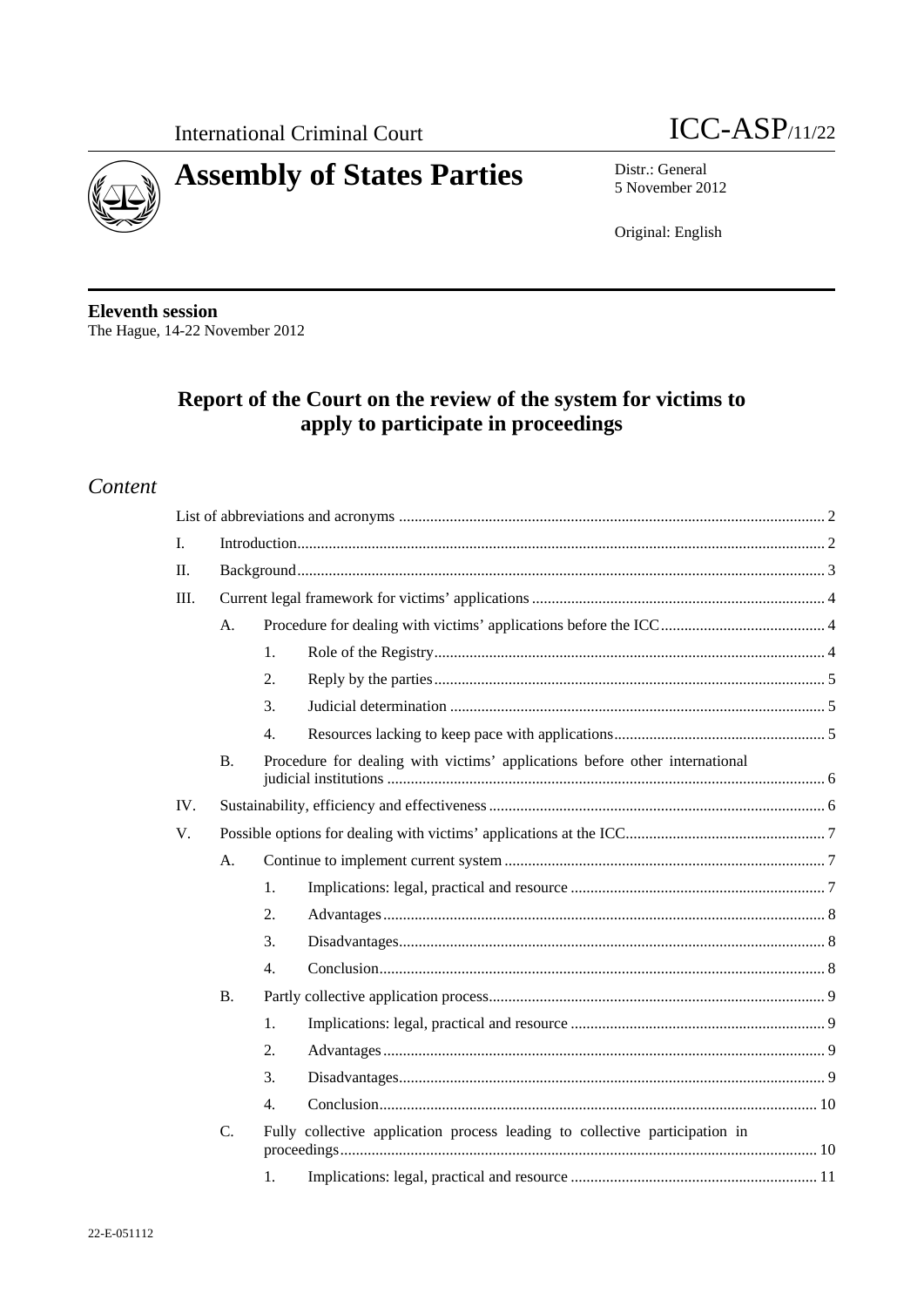|     |    | 2.                                                                        |  |  |
|-----|----|---------------------------------------------------------------------------|--|--|
|     |    | 3.                                                                        |  |  |
|     |    | 4.                                                                        |  |  |
|     | D. |                                                                           |  |  |
|     |    | 1.                                                                        |  |  |
|     |    | $\overline{2}$ .                                                          |  |  |
|     |    | 3.                                                                        |  |  |
|     |    | $\overline{4}$ .                                                          |  |  |
|     | E. | Decision-making on status of victims by Judges, not litigated between the |  |  |
|     |    | 1.                                                                        |  |  |
|     |    | 2.                                                                        |  |  |
|     |    | 3.                                                                        |  |  |
|     |    | $\overline{4}$ .                                                          |  |  |
|     | F. |                                                                           |  |  |
|     |    | 1.                                                                        |  |  |
|     |    | 2.                                                                        |  |  |
|     |    | 3.                                                                        |  |  |
|     |    | $\overline{4}$ .                                                          |  |  |
| VI. |    |                                                                           |  |  |
|     |    |                                                                           |  |  |
|     |    |                                                                           |  |  |

# *List of abbreviations and acronyms*

| ASP         | <b>Assembly of States Parties</b>                   |
|-------------|-----------------------------------------------------|
| <b>IR</b>   | <b>ECCC</b> Internal Rules                          |
| <b>ECCC</b> | Extraordinary Chambers in the Courts of Cambodia    |
| <b>HWG</b>  | <b>Hague Working Group</b>                          |
| ICC         | <b>International Criminal Court</b>                 |
| LRV         | Legal Representative of Victims                     |
| <b>OPCD</b> | Office of Public Counsel for the Defence            |
| <b>OPCV</b> | Office of Public Counsel for Victims                |
| <b>OTP</b>  | Office of the Prosecutor                            |
| <b>PIDS</b> | <b>Public Information and Documentation Section</b> |
| RoC         | Regulations of the Court                            |
| RoR         | Regulations of the Registry                         |
| <b>RS</b>   | Rome Statute                                        |
| <b>RPE</b>  | Rules of Procedure and Evidence                     |
| STL         | Special Tribunal for Lebanon                        |
| SGG         | <b>Study Group on Governance</b>                    |
| <b>VPRS</b> | Victims Participation and Reparations Section       |
| <b>VWU</b>  | Victims and Witnesses Unit                          |
| WG          | Working Group                                       |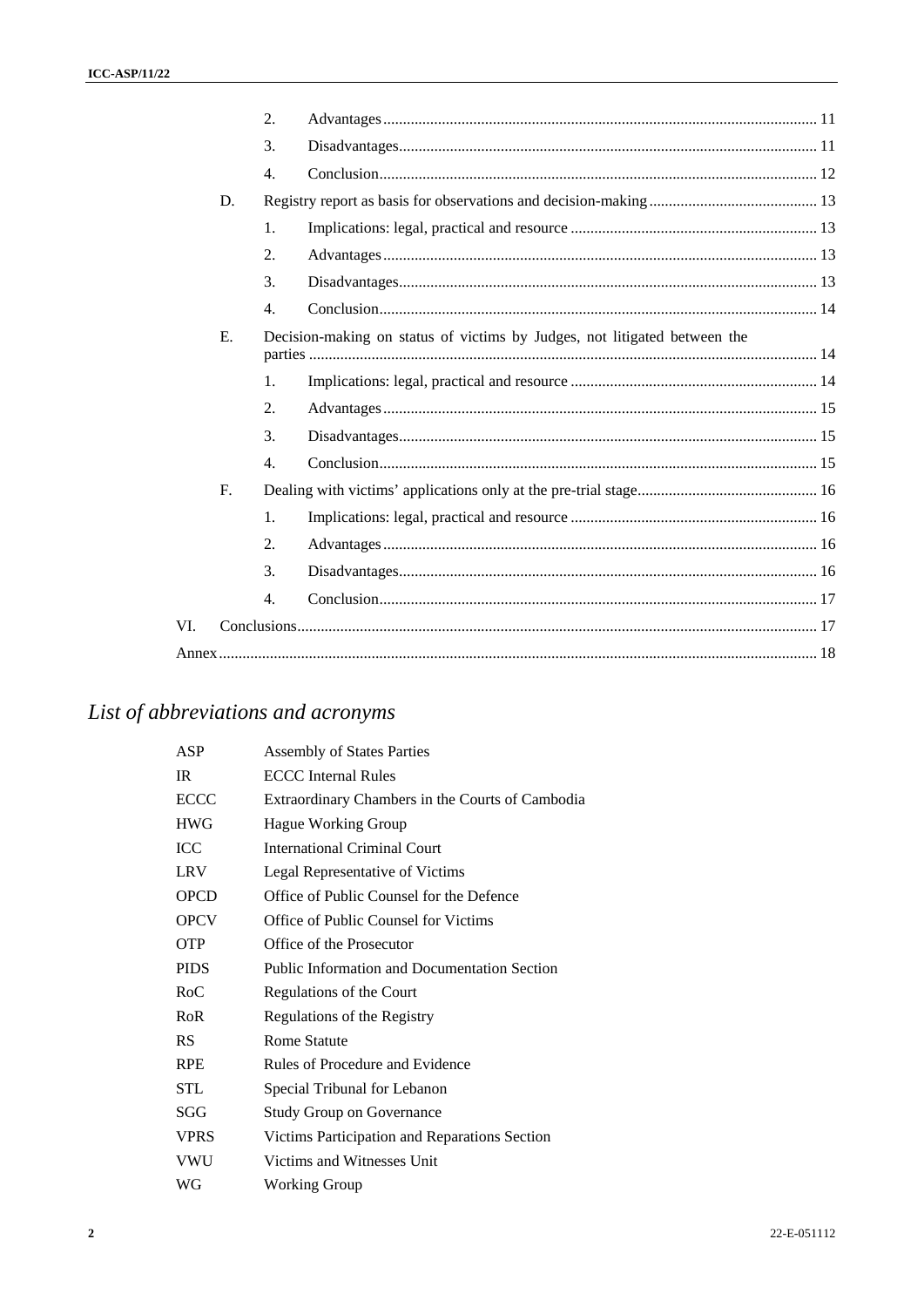## **I. Introduction**

At the 10<sup>th</sup> Assembly of States Parties ("the Assembly"), the Assembly noted with concern the International Criminal Court's ("the Court") reports on the continued backlogs in processing victims' applications.<sup>1</sup> Given the negative impact of the backlog, the Assembly requested the Court to review the system for victims' applications to ensure its sustainability, effectiveness and efficiency, and to report thereon to the Assembly at its  $11<sup>th</sup>$ session.<sup>2</sup> At the same time, the Assembly's Study Group on Governance ("SGG") invited the Court to take stock of the lessons learnt in its first decade of operations and to reflect upon measures that may expedite the judicial proceedings and enhance their efficiency. In response this request, the Court identified the system for victims' participation as an area to be addressed in the Lessons Learnt Review.<sup>3</sup>

2. This report contains the outcome of the Court's preliminary review of the current system for victims' applications and identifies possible options for ensuring sustainability, effectiveness and efficiency of the process. The preliminary review will further be considered in the context of the Court's Report on Lessons Learnt.<sup>4</sup> This report primarily addresses the application process for victims seeking to participate in proceedings and, to a lesser extent due to the lack of experience to date, also for reparations. This report does not address the legal requirements for granting victim status, modalities of participation, legal representation or the provision of reparations. However, it was noted during the consultations that these issues are relevant in relation to the nature and degree of risk if wrongly-approved victims participate in the proceedings or if legitimate victims are excluded from participating, and to the resources expended to determine their applications.<sup>5</sup>

3. The report analyses some possible options for amendments to the application system on the basis of their compatibility with the letter and spirit of the Rome Statute to allow meaningful participation of victims, while at the same time being sustainable, efficient and effective, and preserving the fairness of proceedings. The options identified include ones that could be done within the current system, and ones that could require amendments to the Court's practices, Regulations, Rules and Statute. This may also include options previously or currently the subject of litigation between parties and judicial determination.

## **II. Background**

4. The right of victims to participate and their entitlement to reparation is often highlighted as one of the Rome Statutes most innovative features. Article 68(3) of the Rome Statute creates a right for victims to participate where their "personal interests…are affected" and "at stages of the proceedings determined to be appropriate by the Court". It also creates a duty for the Court to facilitate their participation "in a manner which is not prejudicial to or inconsistent with the rights of the accused and a fair and impartial trial".

5. The crimes within the Court's jurisdiction are, by their nature, mass crimes that involve large numbers of victims. The precise number of potential victims linked to a case depends on the scope of the charges brought by the Prosecutor and confirmed by the Pre-Trial Chamber. However, the number of victims applying to the Court has increased as a natural consequence of the proliferation of proceedings. The rate at which the Court received applications has increased by 300 per cent, from 187 applications received on average per month in 2010, to 564 in 2011. As at the end of April 2012, 19,422 applications for participation and for reparations have been submitted, and 4,107 victims have been

 $1$  ICC-ASP/10/Res.5, paragraph 49.

 $2$  Ibid.

<sup>&</sup>lt;sup>3</sup> Lessons Learnt: First Report to the Assembly of States Parties, 21 August 2012, Section III.

<sup>4</sup> Those consulted in drafting this report were Registry, the independent offices the Office of Public Counsel for Victims and for Defence, the Office of the Prosecutor, legal advisors in Chambers, and Presidency. The judges were not involved in the preparation of the present report but will consider it as part of the Lessons Learnt exercise. While this is a Court report, the views put forward by those consulted are reflected for completeness but are not necessarily endorsed by the Court as a whole.

<sup>&</sup>lt;sup>5</sup> For example, the application form is used by the parties to make submissions on whether particular forms of participation are warranted as concerns a particular victim (such as their right to put questions to a specific witness), and can also serve to put the Defence on notice concerning the content of proposed testimony, if the victim is authorised to testify.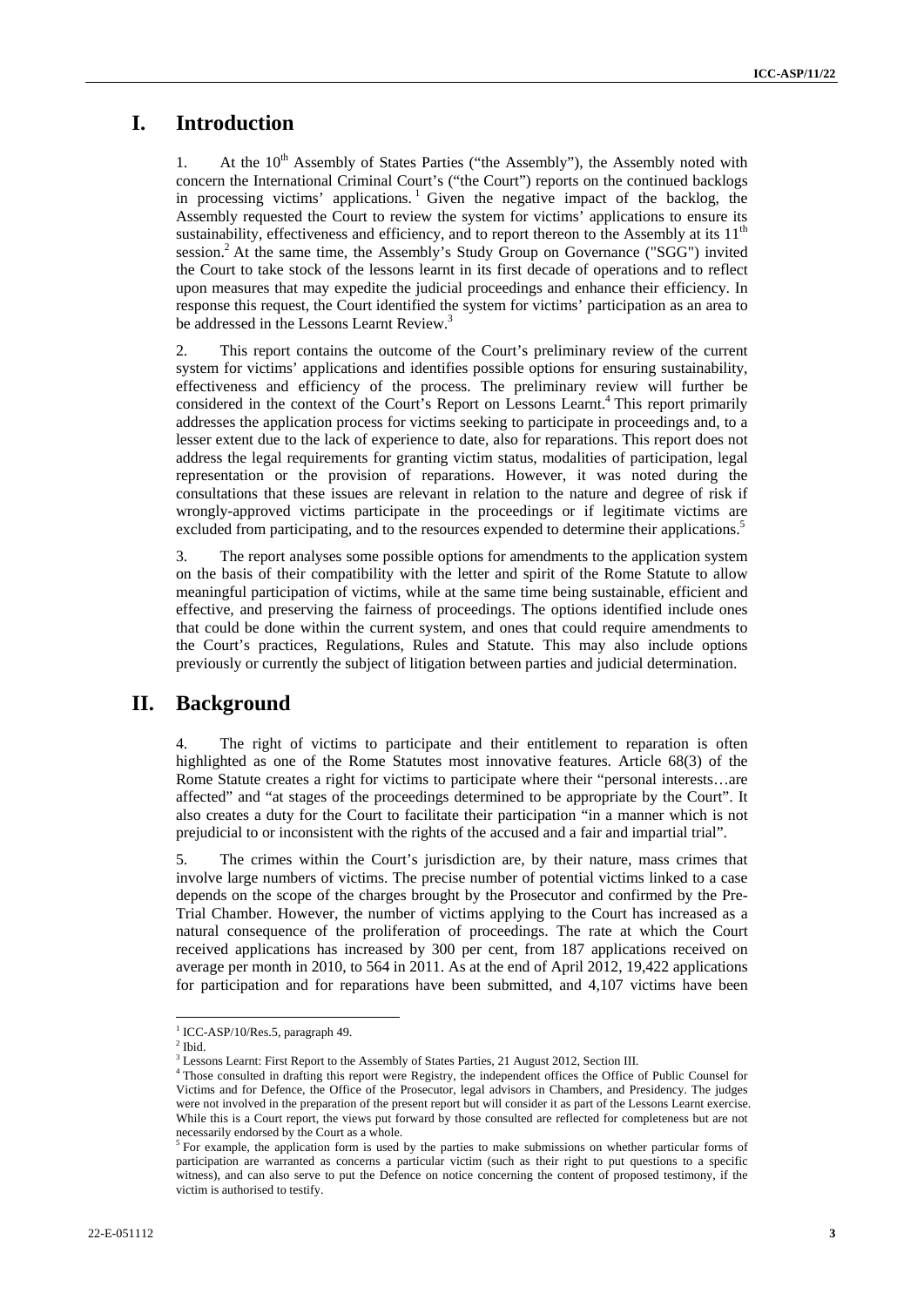accepted to participate in proceedings before the Court.<sup>6</sup> In the future, while the number of victims who decide to apply to the Court may fluctuate, it can be predicted that they will continue to involve the same high numbers as currently received.

6. While these numbers are testimony to the interest of victims in the ICC, such numbers have, however, also put a strain on the Court. The Court is experiencing difficulties processing applications in a timely manner so as to keep pace with the proceedings and enable victims to effectively exercise their rights under the Statute. One of the main reasons for this difficulty is the lack of appropriate resources in the Registry, parties, legal representatives of applicants and Chambers to deal with the volume of applications.

## **III. Current legal framework for victims' applications**

### **A. Procedure for dealing with victims' applications before the ICC**

7. While Article 68(3) provides that victims may present their views and concerns to the Court, it does not stipulate the process for determining victim status.<sup>7</sup> Rule 85 of the Rules of Procedure and Evidence (RPE) defines a victim before the ICC and the legal framework for the determination of victim status is set out in the Court's Rules of Procedure and Evidence (RPE), the Regulations of the Court (RoC), Regulations of the Registry (RoR), and in its jurisprudence. Chambers have established criteria for determining victim applications according to the Court's legal framework.

#### **1. Role of the Registry**

8. The Registry is responsible for informing victims of their rights, assisting victims to make their applications, receiving and acknowledging applications, following up on missing information, and managing the documentation received. To participate in proceedings or seek reparations, victims must present a written application to the Registrar. <sup>8</sup> The Registry has prepared standard forms, approved by the Presidency, to enable victims to file their application, although victims are not required to use them. The application must contain specific information, to the extent possible.<sup>9</sup> Applicants must demonstrate that they are victims of crimes that fall under the Court's jurisdiction in the proceedings commenced before it.

9. The Registry supports Chambers by reviewing the applications and preparing reports thereon.10 The report may include information relating to, *inter alia*, specific issues in relation to a country, victims legal representatives, legal assistance paid by the Court, and requests relating to confidentiality.<sup>11</sup> The applications and the reports are then transmitted

 6 The following numbers of victims were accepted to participate in proceedings currently at trial stage: 129 *Lubanga*, 366 *Katanga/Ngudjolo Chui*, 4,121 *Bemba*, 89 *Banda and Jerbo*, 560 in the two *Kenya* cases. 7

 $^7$  Article 68(3) of the Rome Statute provides: "where the personal interests of the victims are affected, the Court shall permit their views and concerns to be presented and considered at stages of the proceedings determined to be appropriate by the Court and in a manner which is not prejudicial to or inconsistent with the rights of the accused and a fair and impartial trial".

<sup>&</sup>lt;sup>8</sup> Rule 89(1) RPE. Applications may also be made by a person acting with the consent of the victim, or a person acting on behalf of a victim, in the case of a victim who is a child or a victim who is disabled. Rule 89(3) RPE. Regulation 106(1) RoR.

<sup>&</sup>lt;sup>9</sup> Including the victim's identity, address, description of the incident and the harm suffered, personal interests affected, and the relief sought. Regulation 86(2) RoC. The Registrar may request further information to complete the application, see Regulation 86(4) RoC. Even though Reg 86(2) states that such information must be provided "to the extent possible", the jurisprudence has uniformly provided that some of this information shall appear in the application in order for it to be considered complete (for example, identity, date and location of the incident, description of the harm, etc.).

<sup>&</sup>lt;sup>10</sup> See Regulation 86(5) and (6) RoC. The Registry also converts hard copy applications into image file format, see Regulation  $107(1) - (4)$  RoR.

<sup>&</sup>lt;sup>11</sup> Regulation 109(2) RoR. In the reports, VPRS has been tasked by the Court to conduct an initial assessment of the applications in light of Rule 85 RPE, considering whether the victim applicant is a natural person or an organization or institution, whether a crime within the jurisdiction of the Court appears to have been committed, whether the applicant has suffered harm, and whether such harm arose "as a result" of the alleged crime within the jurisdiction of the Court. See, for example, Situation in Uganda, Pre-Trial Chamber II, *Decision on Victims' Participation in Proceedings Related to the Situation in Uganda,* ICC-02/04-191, 9 March 2012.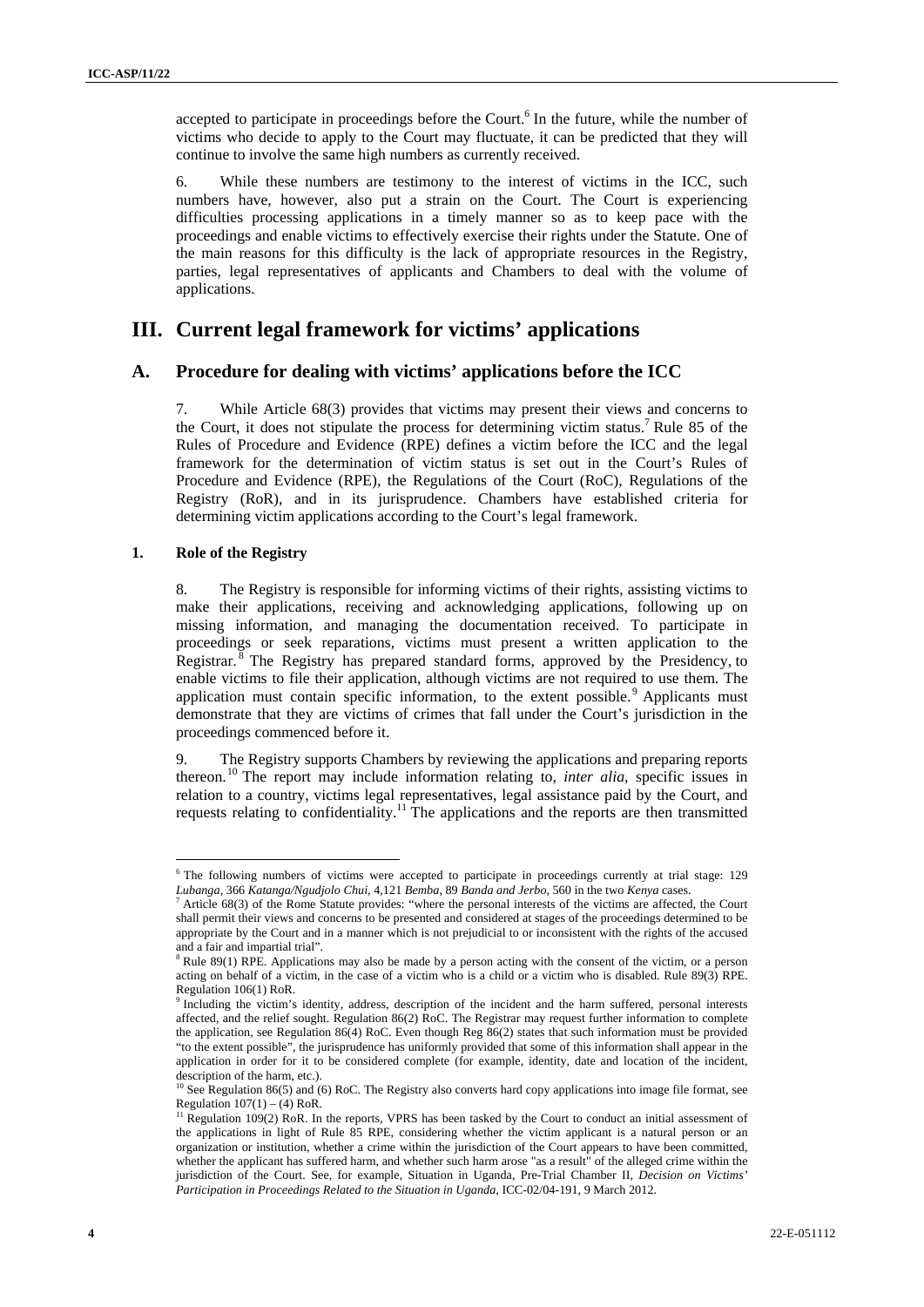to the relevant Chamber for determination.<sup>12</sup> Applications that are not linked to ongoing proceedings are retained by the Registry and prepared for filing at any moment should a relevant judicial proceeding arise.

#### **2. Reply by the parties**

10. According to Rule 89(1), the Registrar must also transmit copies of the applications (but not the report thereon), to the parties who shall be entitled to reply within a time limit set by the Chamber. The Registry prepares redacted versions of applications when so ordered by Chambers, to remove information that could lead to the identification of the applicant, before transmitting them to the Defence and sometimes also the prosecution for their observations. 13 The form chosen by the parties to submit their observations to Chambers may differ from case to case and between the Defence and the OTP.

#### **3. Judicial determination**

11. Upon receipt of the applications, the VPRS report and the observations by the parties, Chambers examine each application and decide whether or not the applicant is entitled to participate as a victim in proceedings and at what stage.<sup>14</sup> In taking their decisions, and in accordance with Article 68(3) RS, Chambers evaluate the different interests and concerns, including the rights of the Defence and the interests of a fair trial.<sup>15</sup> A Chamber may reject the application if it considers that the criteria set out in Article 68(3) RS and Rule 85 have not been fulfilled.<sup>16</sup> Those granted victim status by the Pre-Trial Chamber have generally been authorised to participate in the proceedings at the trial stage without the need for their applications to be re-assessed by the Trial Chamber, unless those applications had been granted on the basis of a crime that falls outside the scope of the charges as confirmed.<sup>1</sup>

#### **4. Resources lacking to keep pace with applications**

12. Within the Registry, the Victims' Participation and Reparations Section (VPRS) has the duty to process the applications and to file them in a timely manner in accordance with Chambers' instructions.18 In practice, the VPRS was tasked to process 564 applications per month in 2011, in relation to seven situations, with the same resources that it had in 2007 when it received 28 applications per month in only four situations. The VPRS attempted to meet this demand by hiring additional temporary staff, which is neither efficient nor sustainable under the current budget constraints, and by prioritising the processing of applications linked to cases (rather than situations) and to immediate proceedings (particularly confirmation hearings or trial). Despite having done its utmost to avoid causing delays in the proceedings or preventing victims from exercising their rights, at several times during 2011 the Registry was obliged to inform Chambers that it was not in a

<sup>&</sup>lt;sup>12</sup>Regulation 86(5) RoC, Regulation 110(1) RoR, and Rule 89(1) RPE.

 $13$  An exception was made, for example, in the DRC situation where unredacted applications were transmitted to the OPCD for observations. In practice, redacted and unredacted versions are also provided to the legal representatives concerned.

Rule 89(1) RPE. Once the proceedings move on to a new stage, the victim does not have to make a new application, as the Court will automatically consider whether they are entitled to participate also in the new stage, if the victim has indicated in the original application the desire to participate also in later stages.<br><sup>15</sup> Rule 89(4) states that where there are a number of applications, the Chamber may consider the applications in

such a manner as to ensure the effectiveness of the proceedings and may issue one decision.<br><sup>16</sup> Rule 89(2) RPE.

<sup>&</sup>lt;sup>17</sup> *Prosecutor v. Katanga and Chui*, ICC-01/04-01/07-933-tENG, "Decision on the treatment of applications for participation", Trial Chamber II, 26 February 2009, para 10; and *Prosecutor v. Bemba*, ICC-01/05-01/08-699, "Decision defining the status of 54 victims who participated at the pre-trial stage, and inviting the parties' observations on applications for participation by 86 applicants", Trial Chamber III, 22 February 2010, paras 17-22; and Trial Chamber, *Prosecutor v. Banda and Jerbo, Decision on the Registry Report on 6 applications to participate in the proceedings*, ICC-02/05-03-/09-231, 17 October 2011, para 15. 18 For the VPRS this involves: scanning and registering applications, maintaining physical records, checking

applications received for completeness and requesting missing information in the field; checking which proceedings, if any, applications are linked to; transmit the applications to the relevant legal representatives; enter key data in a database; conduct legal analysis and prepare reports for the Chambers; prepare redacted versions for the defence and/or prosecution; transmit applications to the parties for observations; manage the records and be ready at any time to retrieve and produce originals, differently redacted versions, other information; track what happens to each application in the proceedings in order to be able to respond to any order of a Chamber.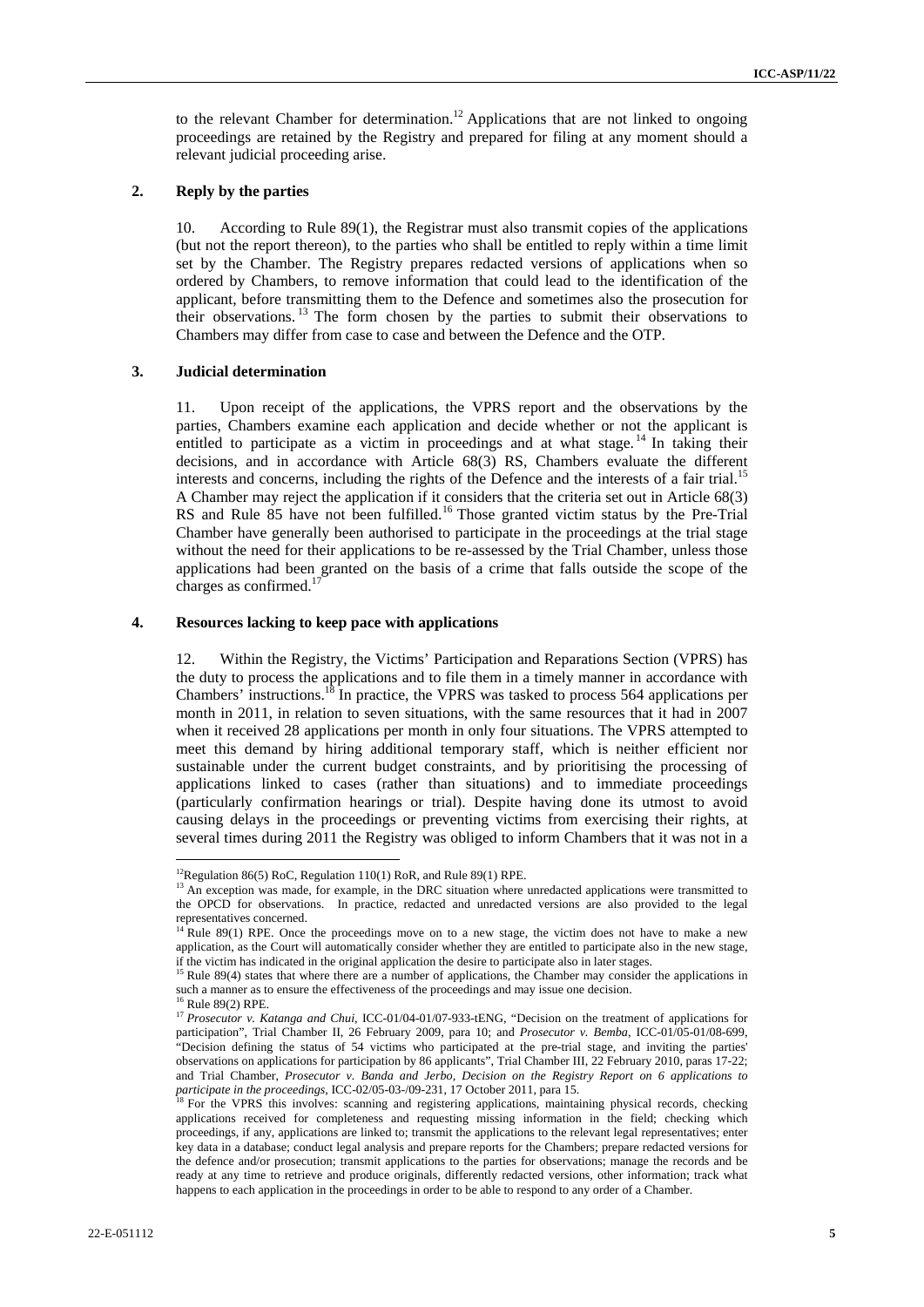position to comply with orders by the deadlines imposed. At present, the Registry is unable to keep pace and a sizeable backlog of applications exists.

13. In addition to the work of the Registry, the work of the parties and the Chambers in reviewing and determining applications also requires significant time and resources. At the extreme, in *Bemba* alone, 4,121 applications were submitted.

## **B. Procedure for dealing with victims' applications before other international judicial institutions**

14. The Court is mindful of other international judicial institutions that permit victim participation in proceedings or requests for reparations. Apart from the ICC, the Extraordinary Chambers in the Courts of Cambodia (ECCC) and the Special Tribunal for Lebanon (STL) allow participation by victims. While the focus of the regional human rights courts, including the European Court of Human Rights, is state responsibility rather than individual criminal responsibility, such courts permit victims to petition and seek a remedy. Such procedures can be relevant for the ICC's own process of determining applications.

15. While quasi-judicial in nature, other international bodies or organisations also deal with large claims by victims for reparations, compensation etc. The practice and procedure of such organisations can be relevant to the ICC for the purposes of identifying and analysing potential mass application processing methods. The International Organization for Migration (IOM) and the UN Compensation Commission (UNCC) are two examples of such bodies that have established proven procedures to determine mass claims by victims. This report considers the systems and experiences of these institutions at the annex.

## **IV. Sustainability, efficiency and effectiveness**

16. The Assembly requested the Court to review the system for victims' applications with a view to ensuring its sustainability, efficiency and effectiveness.<sup>19</sup> This section identifies the key elements constituting sustainability, efficiency and effectiveness of a system established for victims to apply to participate in proceedings and seek reparations.

17. The sustainability of an application system refers to its ability to use the necessary resources in a way that does not deplete or permanently damage them. In the context of this report, to be sustainable an application system must be designed to process numerous applications, must not place an undue burden on victims or unreasonably risk their security. In order to be sustainable, it is essential that a system also be adequately resourced to be performed in a timely manner by all involved actors and to allow for appropriate and necessary follow-up.

18. The efficiency of an application system refers to its ability to operate in a manner that allows victim applicants to have their forms duly and timely received and assessed, and that is productive without misusing or wasting resources. To be efficient, an application system must not unnecessarily duplicate work between the actors and all resources (both human and otherwise) must be used judiciously. In order to be efficient, it is essential that ongoing training about the system is provided to the relevant actors, including intermediaries and external legal representatives.

19. The effectiveness of an application system refers to its ability to produce the desired result. In the context of this report, an effective system is one that upholds the rights of victims to meaningful participation, the rights of Defence, and other fair trial guarantees. The system must also be reasonably clear and transparent, such that victims can understand and engage with the system as well as having certainty about their status, rights and obligations in relation to applications.

<sup>19</sup> ICC-ASP/10/Res.5, para 49.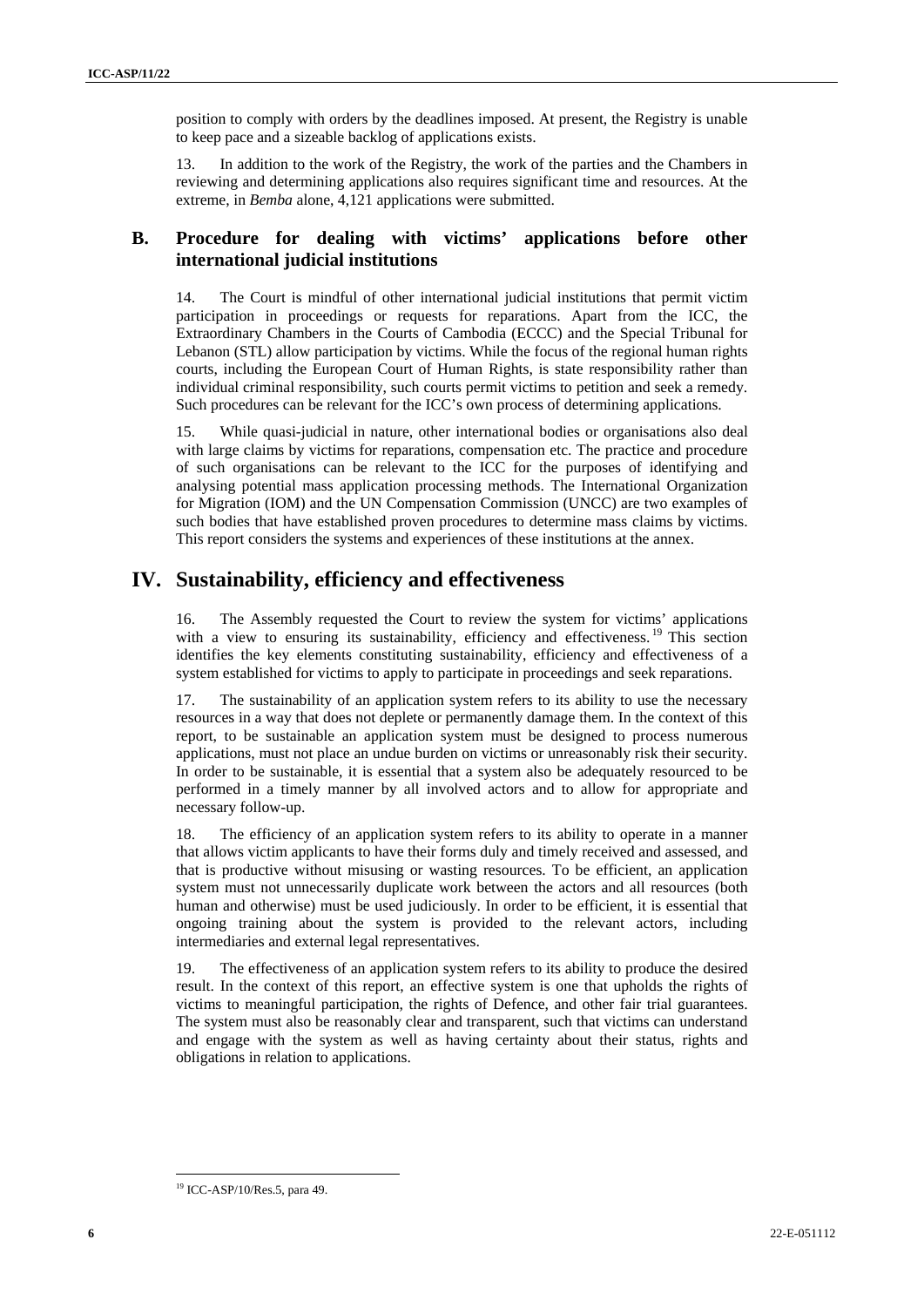## **V. Possible options for dealing with victims' applications at the ICC**

20. The possible options analysed in this section aim to improve the current system of application at the ICC and may lead to the adoption of a new system that would require modification of the Court's legal framework. The possible options identified in this preliminary report are not exhaustive and others not yet identified at this stage<sup>20</sup> may also deserve consideration. These possible options could be used in different combinations and need not be mutually exclusive. It is unlikely that one option would suit all situations and cases.

21. For each option, the legal and budgetary implications, the advantages and disadvantages for all the stakeholders involved as well as the victims themselves, have been examined according to the framework of sustainability, efficiency and effectiveness explained above. The following six possible options are analysed below:

- (a) Continue to implement current system;
- (b) Partly collective application process;
- (c) Collective processing of applications by Registry;
- (d) Registry report as the basis for observations and decision-making;

(e) Decision-making on the status of victims performed by Judges, not litigated between the parties; and

(f) Dealing with victims' applications only at the pre-trial stage.

### **A. Continue to implement current system**

22. The first possible option would be to continue to implement the Court's current victim application system, but to make it is more sustainable and effective by funding it adequately to enable it to function as initially foreseen in the Statute and the Rules. There may also be ways in which the current system could be adapted to be more efficient and effective that would not require additional resources, but may require changes in practice.

23. An example of such an adaptation would be to separate the application process for participating in the proceedings from applications seeking reparations.<sup>21</sup> Currently, there is a joint application form for participation and reparations and most victims indicate their wish to apply for both, even though some may believe that they are only applying for reparations. If applications for reparations could only be made at a later stage, such as after a conviction (involving an application form or other process at that stage), this may reduce the number of applications that have to be processed at the situation or pre-trial stage, as it would be clear to victims that applying for participation in the proceedings was not an application for reparations.

#### **1. Implications: legal, practical and resource**

24. The continuation of the current victim application system does not require any amendment to the legal framework or significant changes to established practice. However, this option is not sustainable without additional resources to the actors involved in determining applications. The measure of separate applications for participation and reparations could be implemented if the clear separation between participation and reparations applications were established as a reparations principle under Article 75(1) RS.

25. The Registry would require additional staff in the field (two persons in each place where the Court has a field office) to manage the application process, ensure that accurate

 $^{20}$  The Lessons Learnt Review by the Court, as requested by the ASP in the Study Group on Governance, is ongoing and may identify and consider further options.

<sup>&</sup>lt;sup>21</sup> Prior to 2010, the application forms for participation and reparations were separated due to concerns expressed in the early situation countries that having a joint form would create unrealisable expectations among victim communities concerning reparations at an early stage in proceedings.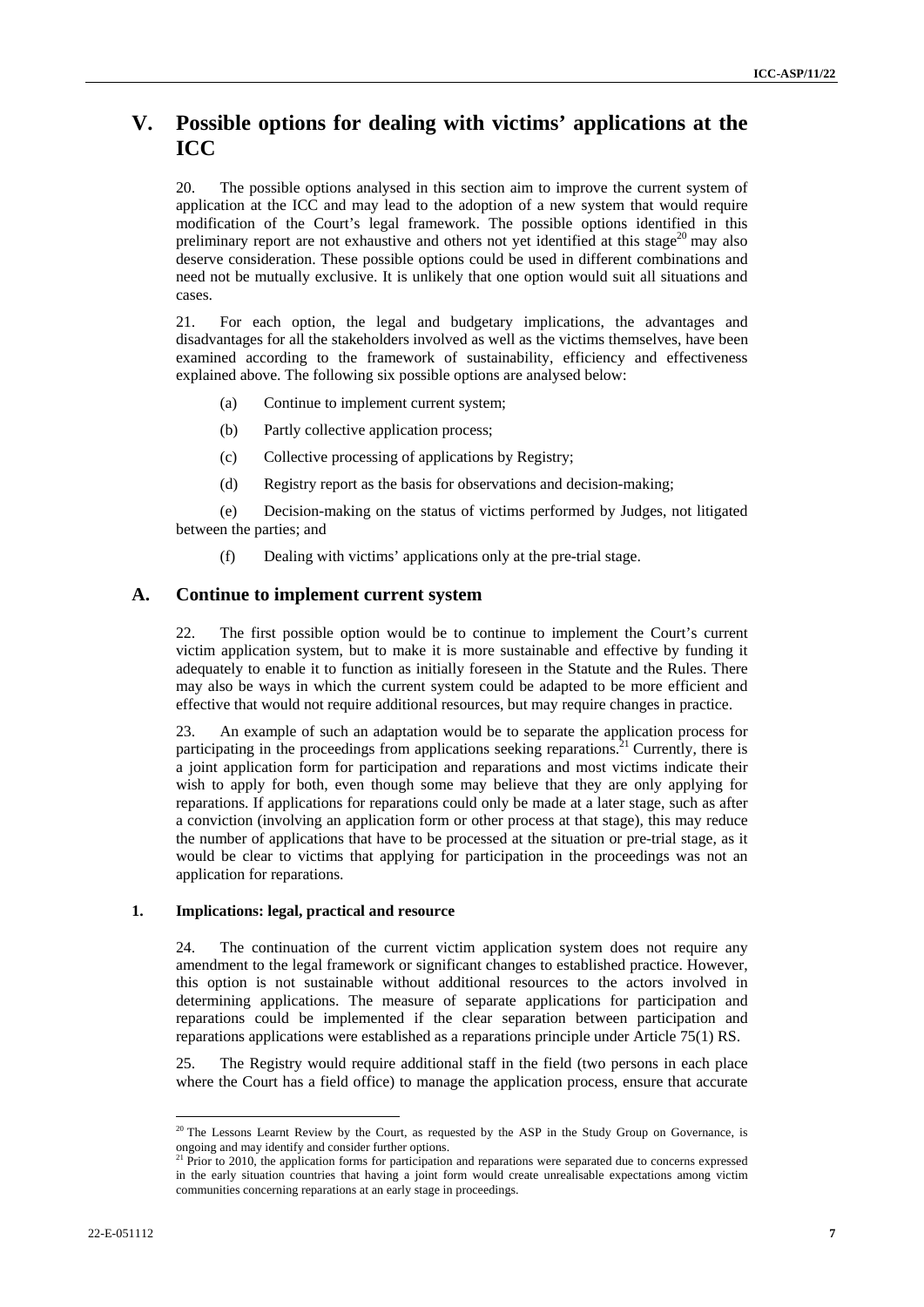information is communicated and maintain effective supervision of intermediaries. The VPRS would also require limited additional staff for managing the application process in The Hague and for processing applications. For legal representatives, one or two assistants in the field (depending on the circumstances) would be needed, as well as one or two persons dedicated to assessing and reviewing applications.<sup>22</sup> Defence teams and the OPCD also require additional human resources to process applications.

#### **2. Advantages**

26. Continuation of the current system is effective in that it allows the parties to be heard, respecting the rights of the Defence. After several years of practice, the process is reasonably clear and transparent, with the criteria for acceptance being issued by Chambers and made known to victims and the parties. The system allows victims individually to decide whether or not they wish to take advantage of their right to apply to participate in proceedings or seek reparations, to have their applications considered and to participate in proceedings on an individual basis.

27. The advantage of the proposed measure of separating applications for reparations from participation would be that it may reduce the number of applications received early on in the proceedings and, therefore, the time and resources of the Registry, parties and Chambers necessary to consider the applications. However, it will be necessary for the VPRS, legal representative or intermediary dealing with the victim to carefully explain the two applications and their differing purposes and impact for the victims.

#### **3. Disadvantages**

28. As noted above, the current victim application system would only be sustainable if the Registry, Chambers, parties and participants are provided with sufficient resources to review and process the applications. However, this solution may not be suitable in the longterm, in that as the number of situations before the Court increases, so will the volume of applications, which will require an increasing amount of resources. For example, this has been the problem faced by the European Court of Human Rights, which cannot manage the large – and growing – volume and backlog of applications.<sup>23</sup>

29. It is difficult to predict the impact of separating the application forms on the numbers of applications to participate received. The experience of the ICC to date is that most victims, once they understand the difference between participation and reparations, confirm that they wish to apply for both. Separating the forms may not reduce the number of applications, but could instead create duplications if victims fill in reparations applications at a later stage, thus placing a larger burden on intermediaries, the Registry, and on the legal representatives of victims. Moreover, such a system could put applicants and victims at a greater risk of re-traumatisation as it implies that they would have to recall and to explain twice their harm suffered. Such a system of separate applications may therefore reduce the effectiveness of the right of victims to seek reparations.

#### **4. Conclusion**

 $\overline{a}$ 

30. While certain efficiencies can be introduced, the current victim application system would only be sustainable and effective with additional resources. While upholding victim and Defence rights as enshrined in the Statute and the Rules, this option of continuing the current system with additional resources may not be sufficiently tailored to the volume of applications expected given the scale of the crimes under the Court's jurisdiction. It is noted that, given the current budgetary environment, this option may not be attractive to States

 $22$  The OPCV suggests that enhanced cooperation between the VPRS and legal representatives could reduce duplication. For example, coordination between the OPCV and the VPRS in gathering supplementary information has proved to be an efficient measure to complete applications in a timely manner without multiplying the interlocutors contacting the applicants.

 $^{23}$  The number of staff in the ECtHR Registry was 521 in 2005, which had doubled in the preceding six years. At that time, the internal and external audits estimated that the Court needed 1280 extra staff: 660 for coping with incoming applications, and 620 for tackling the growing backlog of applications. Lord Woolf, "Review of the Working Methods of the European Court of Human Rights", December 2005, page 11.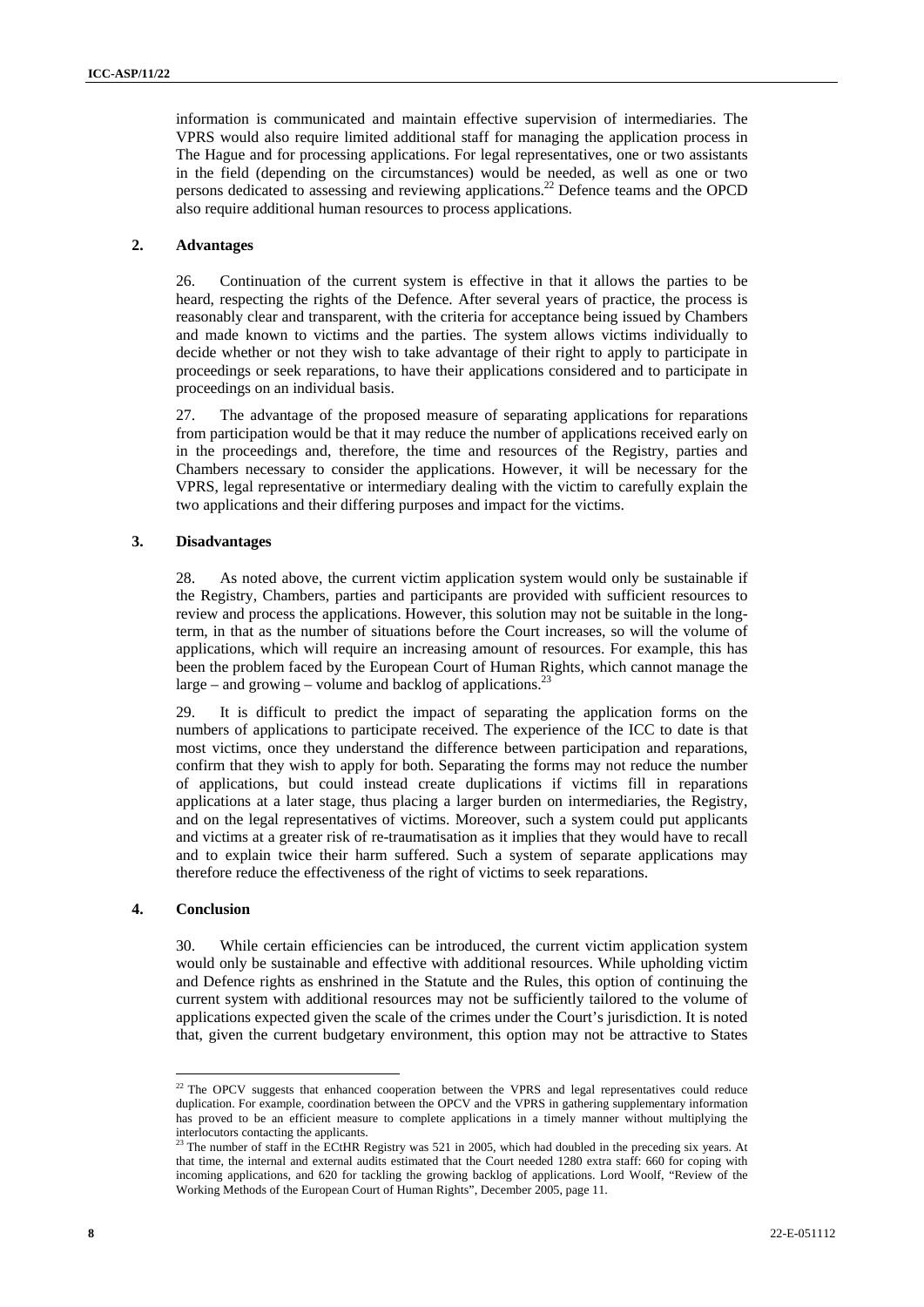Parties. The current system could, in any event, be retained as an available option, whether used exclusively or in combination with other options, depending on the case.

31. Certain measures, possibly such as separating the application process for participating in the proceedings and seeking reparations, could be implemented without amending the current system and could provide a measure of immediate relief. However, it is untested and difficult to predict the extent to which it would impact the Court's procedures for victims, manage expectations, or reduce the number of applications received.

#### **B. Partly collective application process**

32. At the request of the Pre-Trial Chamber in *Gbagbo*, the Registry implemented a partly collective approach to victim applications. In this process, each applicant completed an individual declaration (confirming their wish to participate in proceedings and detailing their harm suffered), but information relating to the crime/incident and other elements common to the group was recorded in a collective form. Only VPRS facilitated the process, and the form was not made available to intermediaries.<sup>24</sup> While this application process is partly collective, victims' applications were determined individually and, if accepted, they participated individually. This partly collective approach may be appropriate in other cases involving large numbers of victims linked to specific incidents or other criteria.

#### **1. Implications: legal, practical and resource**

33. The approach adopted in *Gbagbo* was found to comply with the Court's existing legal framework.<sup>26</sup> The approach was challenged in the proceedings before the Single Judge but was upheld on the basis of Article 68(3) RS.

34. In relation to resources, whilst implementing a partly collective application process saves a certain amount of time for processing of applications, it would require more rather than less resources for several Registry sections in the field (VPRS, Public Information and Documentation Section (PIDS), Victims and Witnesses Unit (VWU)) and legal representatives of victims. However, in future it could be implemented with the greater involvement of intermediaries, thus lessening the burden on the Registry.

#### **2. Advantages**

35. As this option involves somewhat less paperwork, some time may be saved in processing and considering applications by the Registry, parties and Chambers. For the Pre-Trial Chamber, this partly collective option in *Gbagbo* has simplified its work and saved time. However, it was simplified and more expeditious due to the order made by the Chamber that only VPRS staff deal with the application process: this has ensured that collective applications were accurate, therefore, greatly simplifying Chambers' work. The parties would continue to review and give observations on the individual or partly collective applications.

#### **3. Disadvantages**

 $\overline{a}$ 

36. Concerns were raised regarding the *Gbagbo* experience by the Defence and legal representatives, *inter alia* because it did not enable them to have sufficient information to consider the merits of the applications or to represent their clients effectively. The OPCD expressed the view that this approach does not reduce its work and that the group form offers fewer judicial guarantees than the individual form as less information on each applicant is provided. The OPCV also expressed concerns, warning against possible tensions between the current legal framework based on individual application and

<sup>&</sup>lt;sup>24</sup> The reasons the form was completed with the assistance of Registry staff and not provided to intermediaries was to ensure the effective implementation of the partly collective application process, minimise the risk of duplicate applications and ensure that sensitive categories of victims are properly represented: *Second decision on issues* 

<sup>&</sup>lt;sup>25</sup> The same system was adopted for the Situation in Uganda, Pre-Trial Chamber II, *Decision on Victims' Participation in Proceedings Related to the Situation in Uganda,* ICC-02/04-191, 9 March 2012. 26 *Second decision on issues related to the victims' application process*, ICC-02/11-01/11, 5 April 2012.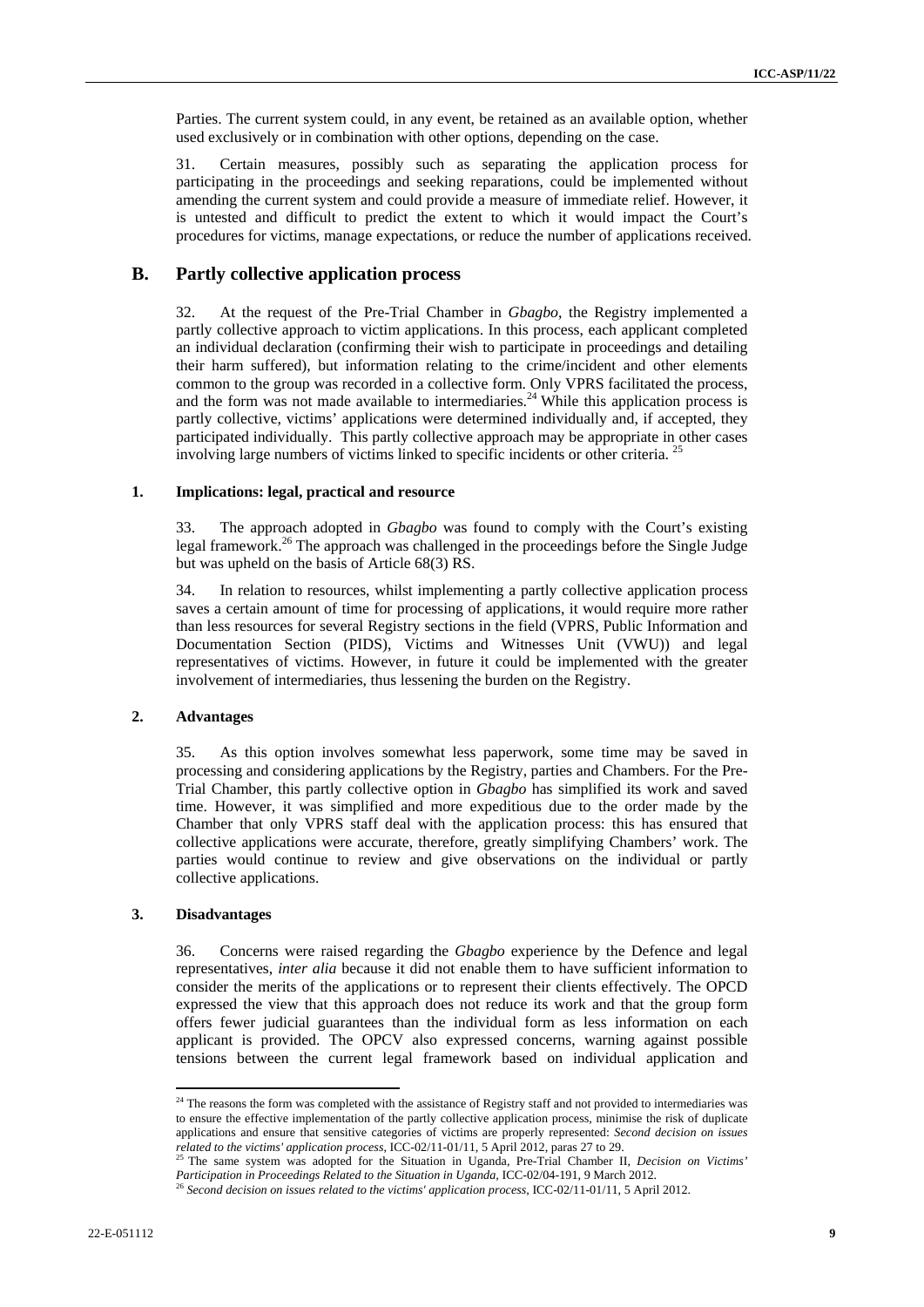participation and the partly collective approach. They asserted that the partly collective application system, in which victims do not provide details of the incident, could undermine the victims' participation system as victims would not be able to provide the full extent of information necessary for the consideration of their request.

37. Another concern expressed was that such a mixed individual/collective application method may result in discrepancies in information provided by victims of the same incident which could generate additional work. The OPCD noted that no significant gain in time was achieved as the Defence had to verify, to the extent possible, that information in the form and in the individual declaration are consistent. In OPCD's view, this approach should only used if Registry staff assist victims with the applications, rather than intermediaries, in order to enhance the reliability of the procedure and the outcome. While using intermediaries may result in temporary savings, overall costs may increase due to litigation associated with the fact that the resultant product is unreliable.

#### **4. Conclusion**

38. Partly collective options would have some impact on efficiency and resource requirements in that they may involve some time saving for the Registry, parties and Chambers. However there are differing views on its efficiency and effectiveness. The Court is currently evaluating the *Gbagbo* experience and while there are some indications that it may be more satisfying for some victims than an individual approach, this still has to be verified.<sup>27</sup> A complete assessment of the advantages and disadvantages will be possible after the conclusion of the full participation cycle - namely the end of the pre-trial phase in *Gbagbo*. Indications are that the option may not be suitable for all circumstances, especially where no natural or pre-established groups can be identified and/or where victims are scattered over a wide geographical area. It could be used in combination with other options, including Option A. Other ways of making the processing by Registry and consideration by Chambers more streamlined seem possible but have not been tried.<sup>28</sup>

## **C. Fully collective application process leading to collective participation in proceedings**

39. This approach involves fully collective applications, allowing a group of applicants to present information and to participate on a collective basis. Applications could be accepted from a representative of a community on behalf of a community, and/or on behalf of a recognized association. This application process would represent a major shift, as it involves not only moving away from the individualized approach to dealing with victims' applications in the legal framework, but also a shift from individual to collective participation. Several possibilities under this option heading include:

1. Allowing a group of applicants to present information and to participate on a collective basis. This could require a modification of Rule 85 RPE to recognize as victims not only individuals or those institutions referred to in Rule 85(b), but also communities. The representative of the community could act on behalf of victims of the community even if the entire community was not victimized. A similar approach was taken at a preliminary phase in relation to Kenya, where the Pre-Trial Chamber ordered the Registry to receive representations by community leaders representing communities of victims.<sup>2</sup>

<sup>&</sup>lt;sup>27</sup> This preliminary view reached by the Registry is based on input from psychologists and preliminary consultations in the field in Kenya.

 $^{28}$  A variation on the partly collective approach would be for the Registry to continue to receive individual or partly collective applications, but to deal with them collectively in its reporting to the Chambers. Particular variables would be entered by the Registry into the database (time, place, crime, perpetrator etc.) and extracted so as to group applicants linked to a particular incident. The Registry report to the Chamber would summarise the incident and list all the victims claiming to have suffered harm as a result. The Chamber's decision would accordingly list the victims accepted or rejected per incident, but would not give an individualised treatment to each victim. This has not been judicially considered, so it is not clear whether or not it would require amendment to the legal framework. The VPRS has also identified other modifications to the *Gbagbo* model, such as

improving the integration of steps taken in the field and The Hague in processing the applications. <sup>29</sup> This option would potentially require a modification of Article 68(3) RS, which requires a demonstration of the personal interests of victims. It will have to be determined how personal interests of the victims can be assessed in a collective manner. The lessons learned by the Registry from the experience during the preliminary phase in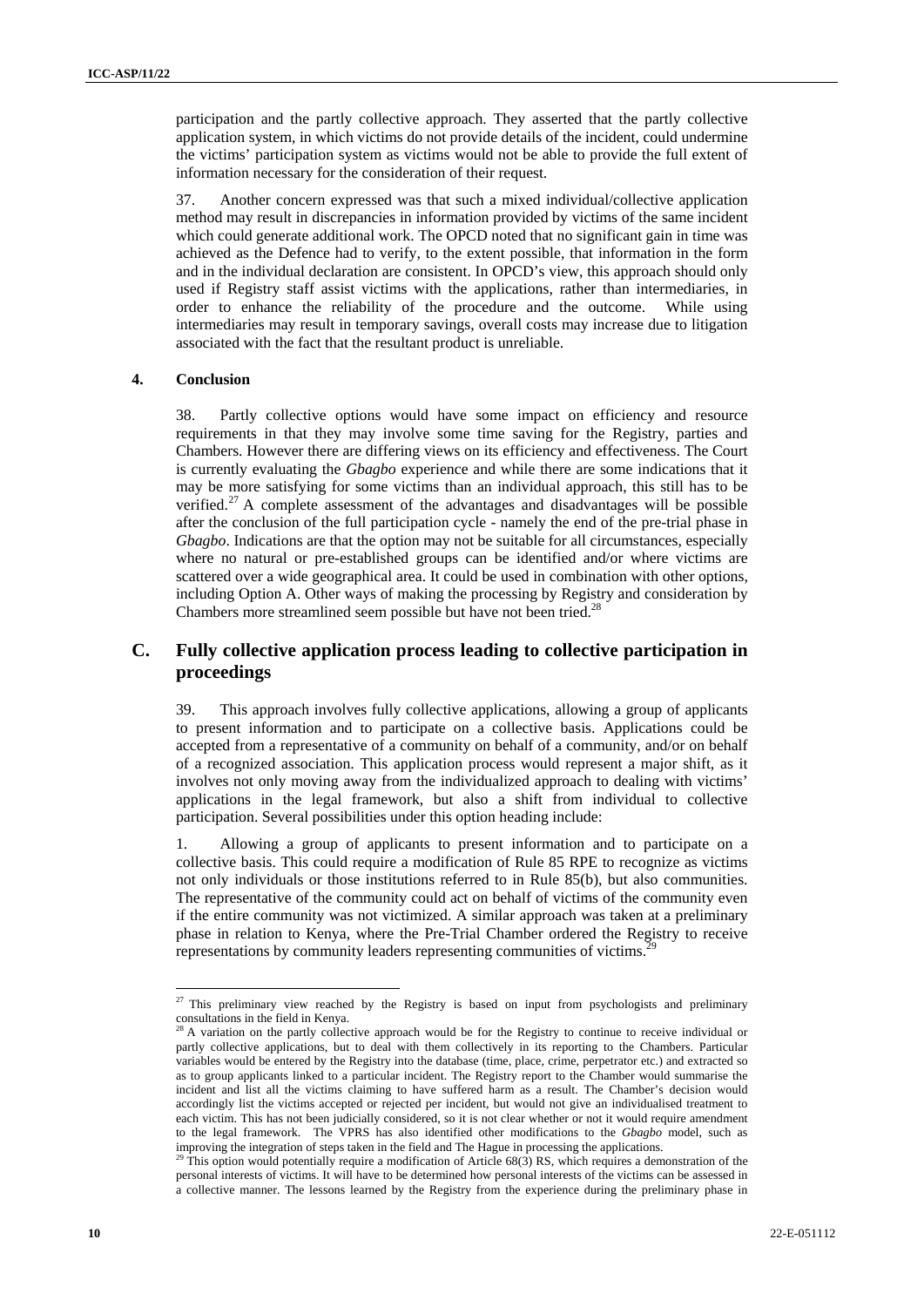2. Victims to constitute an association (the criteria for which would need to be defined) and apply for recognition. It may not be necessary for this association to be constituted solely of victims of "the case", but at least a majority of victims of the case. The association could have been constituted before or after the crimes. The Registry would verify if the association, constituted either under national law or recognized by the Court, is constituted of a majority of victims of the case.

3. Transfer the burden of constituting groups of victims outside the Court and do away with a detailed application process altogether. There are a number of ways to achieve this, including appointing a legal representative to represent victims in the case generally (or more than one if there is a conflict of interest between different groups of victims), and delegating it to the legal representative to define who she or he represents.<sup>3</sup>

40. These possible options would require the strong involvement of VPRS and other Registry sections *in situ*. It may be necessary to give individual victims the right to "opt out" of the association or community for the purposes of participation in proceedings before the Court. This could be decided by the Chamber on the basis of a report presented by the Registry.

#### **1. Implications: legal, practical and resource**

41. As the fully collective application options are untested it is uncertain whether they would require amendments to the legal framework, especially Article 68(3) RS, Rules 85 and 89 of the RPE and Regulation 86 of the RoC. It would be important to clearly distinguish between what is proposed and the existing definition of a victim that is an organisation in Rule 85(b). In terms of resource requirements, the implications of the greater involvement of the Registry in the field would need to be assessed, but the resources required by the Registry, parties and Chamber to determine the applications received could be expected to reduce considerably. The impact on the victims applying and participating should be carefully evaluated.

42. The view was expressed that the second possibility may present problems if an association is not only constituted of persons who have a personal interest in the case, RS, and that variations on the third possibility could potentially require amendment to Rule 89(1) RPE and Regulation 86(2) RoC. This option could place the main burden on the legal representative, which may have some impact on legal aid and/or the resources required by legal representatives.

#### **2. Advantages**

43. In terms of efficiency and sustainability, this option could save significant time, and therefore require fewer resources for the Registry in the processing, legal analysis, preparation of summaries and reports for the Chamber and redaction, as individual applications would no longer be received. For the same reasons, this collective option could save time for the parties and Chambers. The third possibility listed would avoid the need for victims to go through a detailed application process, which potentially better protects their identity if they have security concerns.

#### **3. Disadvantages**

 $\overline{a}$ 

44. The concern was expressed that these possible collective options may create numerous practical and legal obstacles relating to the constitution of an association and the selection of representatives, which may require significant and time consuming engagement by the Registry and also judicial consideration. It was asserted that formation of an

Kenya were that it required a significant engagement by the Registry in the field, but considerably reduced the burden of processing applications. Importantly, seeking representations from community leaders as per Article 15 RS is different from participating in proceedings under Article 68(3) RS.

The Court notes that the recent decisions on victims' representation and participation in the Kenya cases appear to establish the procedure as well as the modalities for the participation of victims as proposed in this potential option. See the Situation in the Republic of Kenya, in the case of The Prosecutor v. William Samoei Ruto and Joshua Arab Sang, ICC-01/09-01/11-460 and The Prosecutor v. Francis Kirimi Muthaura and Uhuru Muigai Kenyatta, ICC-01/09-02/11, both dated 3 October 2012.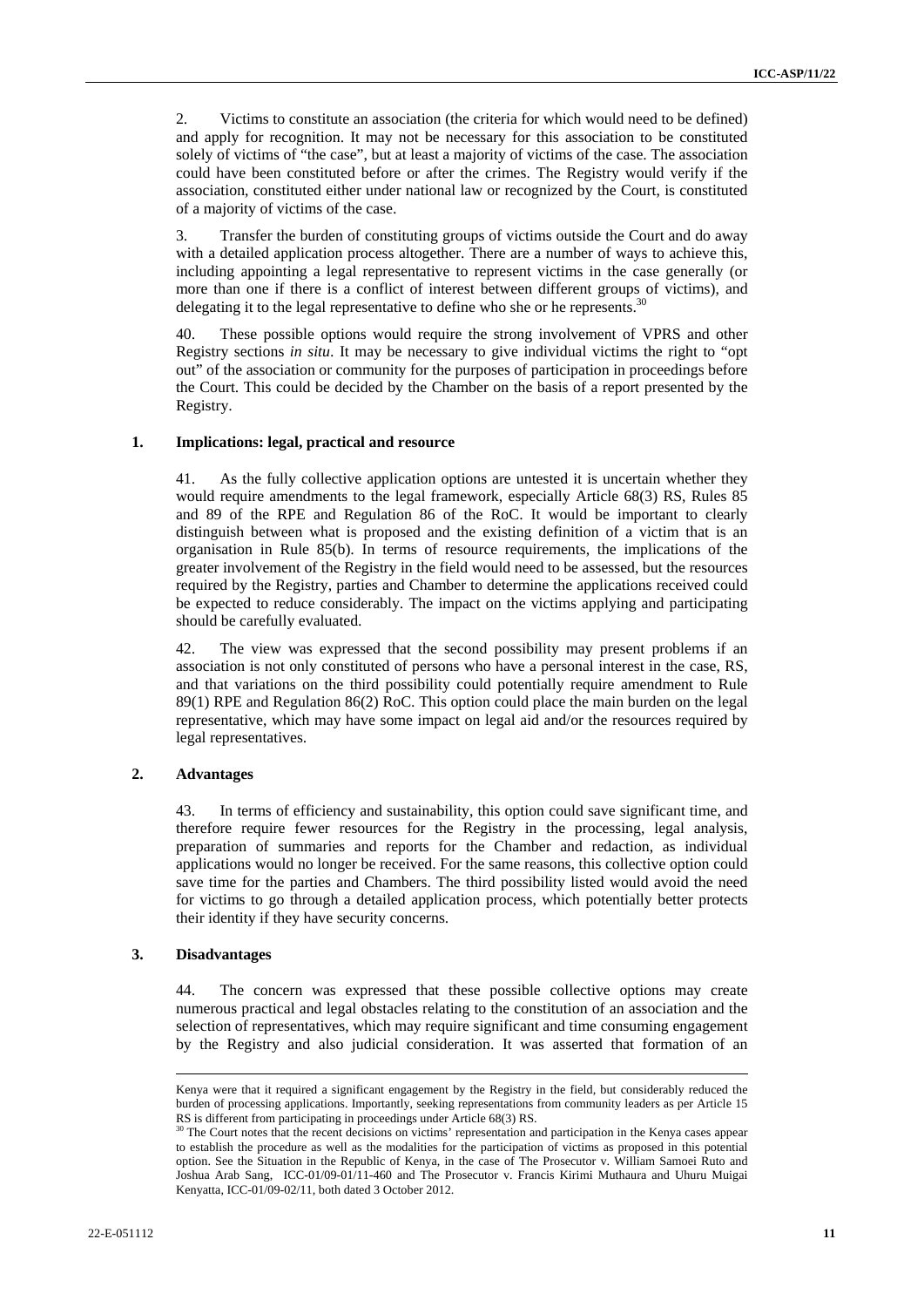organized group may be difficult for victims in some circumstances, including for security reasons, and could cause local tensions. Where victims do not already identify themselves as part of a group, they may not readily have confidence in someone designated as "representative of the community" to speak on their behalf. The Pre-Trial Chamber in *Gbagbo* rejected the idea that a representative of the group would be designated for each collective application. Concerns were also raised that a large administrative burden may be placed on victims in countries where registration fees may be high, or where documents have not been preserved or retained in a war context. Where natural groups or formed organizations do not exist, the question also arises whether it is appropriate for the Court to be involved in creating them or encouraging their creation.

45. OPCV raised the concern that the second possibility will be challenging where national legislation differs from the criteria established at the international level. They assert that this could create discrimination between groups of victims represented at a very early stage – before submitting applications – and the majority of the victims who are not represented at that stage. Accordingly, it may be counterproductive and prevent victims from applying to participate. Further, allowing an association constituted after the commission of the crimes to be a victim opens the risk of opportunistic constitution of an association whose legitimacy and seriousness could be questioned. They recommended judicial control on the modalities of the constitution of associations, the probity of their representatives and the validity of the consent of the victims.

46. In the OPCV's experience, victims of gender crimes cannot be part of a collective action as, in most of instances, the crime they have been suffering from is hidden from the community, often even their own family. Encouraging the use of a collective form may discourage the participation of such victims or place them in a potentially (re)-traumatizing situation. For the victims themselves, this option may be disadvantageous in that victims lose their individual right to apply and participate and may not be able to meaningfully present their individual views and concerns. It also leaves victims open to manipulation and without direct access to the Court.

47. A further concern raised was that the information provided in collective forms may be insufficient to assess the credibility of the applicant, and that if an association is allowed to participate as a group of victims, all of their members should have demonstrated that they are potential victims of the case.<sup>31</sup> The view was expressed that since this possibility deprives the parties of the opportunity to properly assess whether each individual victim satisfies the conditions to be admitted as a victim in the case, it fails to guarantee the fairness of the proceedings or the rights of the accused. Concerns were raised that the third possibility presented would do away not only with input from the parties and participants, but also with judicial scrutiny of victims participating in proceedings, and that effectively, legal representatives would be presenting to the Court views and concerns on behalf of unknown/unidentified victims.

#### **4. Conclusion**

 $\overline{a}$ 

48. This possible option may have a significant impact on efficiency for the Registry, parties, participants and Chambers (particularly the third variation), but may give rise to important challenges and increased engagement by the Registry in the field and by the legal representative of victims. The third variation would also be likely to add to the legal aid budget. The option may be appropriate in certain circumstances, such as where natural or already formed groups exist, but may not be appropriate in all cases. It could be used in combination with other options, including Option A.

The impact on the victims would need to be assessed, and in particular, the extent to which it leaves them vulnerable to manipulation in the absence of Court control. As these

<sup>&</sup>lt;sup>31</sup> In some civil law systems, association can participate in proceedings, for example under French law. However, the French code has restricted the access to association legally existing five years before the events (Articles 2 to 2-20 of the Code de Procédure Pénale). The purpose of this is to limit access to the Court only to non-frivolous or opportunistic constitution of association. In addition, under French law, an association can only act on behalf of a person if it can justify to have received the express consent of the victim to be represented by it. Consequently, if French law allows some association to be a "partie civile" in a case, it is submitted to strict legal safeguards. Such safeguards would need to be incorporated into such a proposal at the ICC.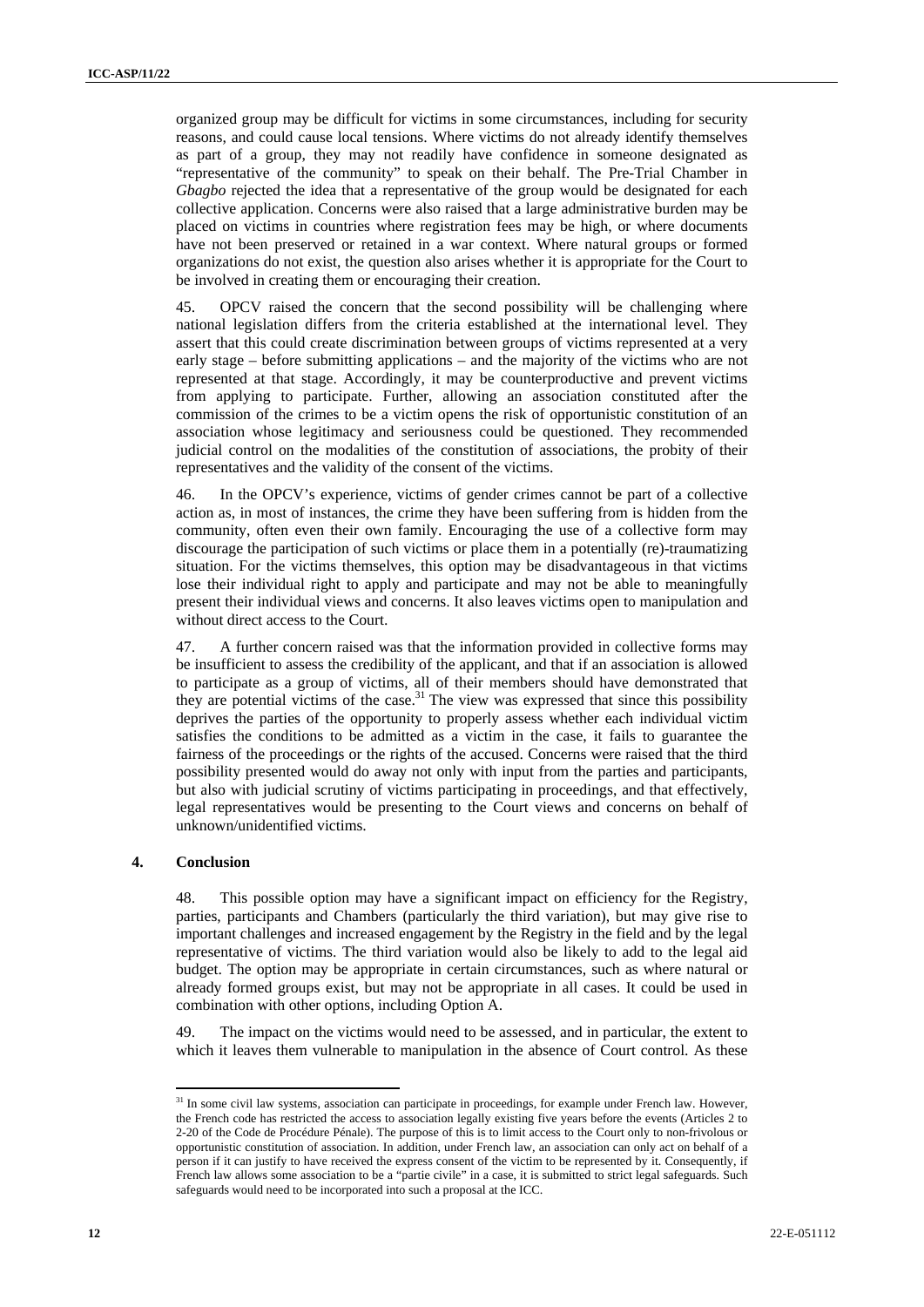collective options are untested, there is insufficient information to properly assess the advantages and disadvantages.

### **D. Registry report as basis for observations and decision-making**

50. This option involves the preparation and disclosure of a *prima facie* Registry report on the victims' applications that serves as the basis for observations by the parties, legal representatives, and decision-making by the Chamber. The Registry would prepare a report applying Chambers' instructions and jurisprudence and highlighting borderline cases requiring adjudication. This report would be notified to the parties and participants for their observations together with the applications, and the Chamber would adopt/amend the report.

51. A variation could be that the Registry report does not only provide a first assessment of the applications, but that the report is structured in such a way that it constitutes a tool for the parties and the Chamber to submit their observations in a unified and more efficient way. Currently, the parties do not provide their observations on victim applications to the Chamber in the same format. The adoption of a table with unified entries could, for example, render the work of the parties, and particularly of the Chambers, more efficient and avoid duplication of the work. A database of the applications accessible by the parties, Chambers and Registry could also be an option to explore for greater efficiency and effectiveness.

#### **1. Implications: legal, practical and resource**

52. This option entails a different role for the Registry, which, on one view, could be seen as compromising its neutrality or encroaching on judicial functions. For example, a concern was raised that the Registry's loss of neutrality may occur and that a challenge may be made to the Registry's assessment of an application. However, such a role is commonly played by registries or their equivalent in other institutions, including the European and Inter-American Courts of Human Rights, as well as the STL's Victim Participation Unit.<sup>32</sup> It is not clear whether this option would require a change to the RPE or RoC in order to permit disclosure of the Registry's report to the parties. Even if it could be introduced by Chambers without requiring a change to the relevant legal provisions, it is preferable that this were introduced uniformly and applied by all Chambers in the interests of consistency and certainty. This option would not require a significant (if any) increase in resources for the Registry to produce the reports as this is already taking place.<sup>33</sup> However, training would be necessary and the creation of a specific tool or a database may require additional resources.

#### **2. Advantages**

53. The advantages of this report based option would be that the parties, concerned legal representatives, and the Chamber would benefit from the Registry's review of the applications. This would ensure the transparency of the proceedings and avoid the parties entering into a parallel analysis of same applications. This would be expected to result in cost savings for legal aid as well as for the Prosecution and Chambers and could significantly improve the effectiveness of the process.

54. The advantage of the second permutation outlined above is that it may not violate the neutrality of the Registry, if the Registry does not make assessments but rather simply allows their review to be utilized by the parties as well as Chambers. A tool or database could be created that incorporates the information from the application and allows for multiple entries that could also reflect the observations of the parties.

#### **3. Disadvantages**

 $\overline{a}$ 

55. There would be no gain of time or efficiency for the Registry if this report based option was adopted in isolation, as the Registry would still need to process and prepare

<sup>32</sup> Special Tribunal for Lebanon, *Transmission of Applications for the Status of Victim Participating in the Proceedings*, 9 February 2012, STL-11-01/PT/PTJ, para 11. **33** Possible factors that could increase the costs for the Registry include, for example, if Chambers determine that  $\frac{33}{2}$  Possible factors that could increa

different information is to be included in the reports or if the scope is greatly enlarged.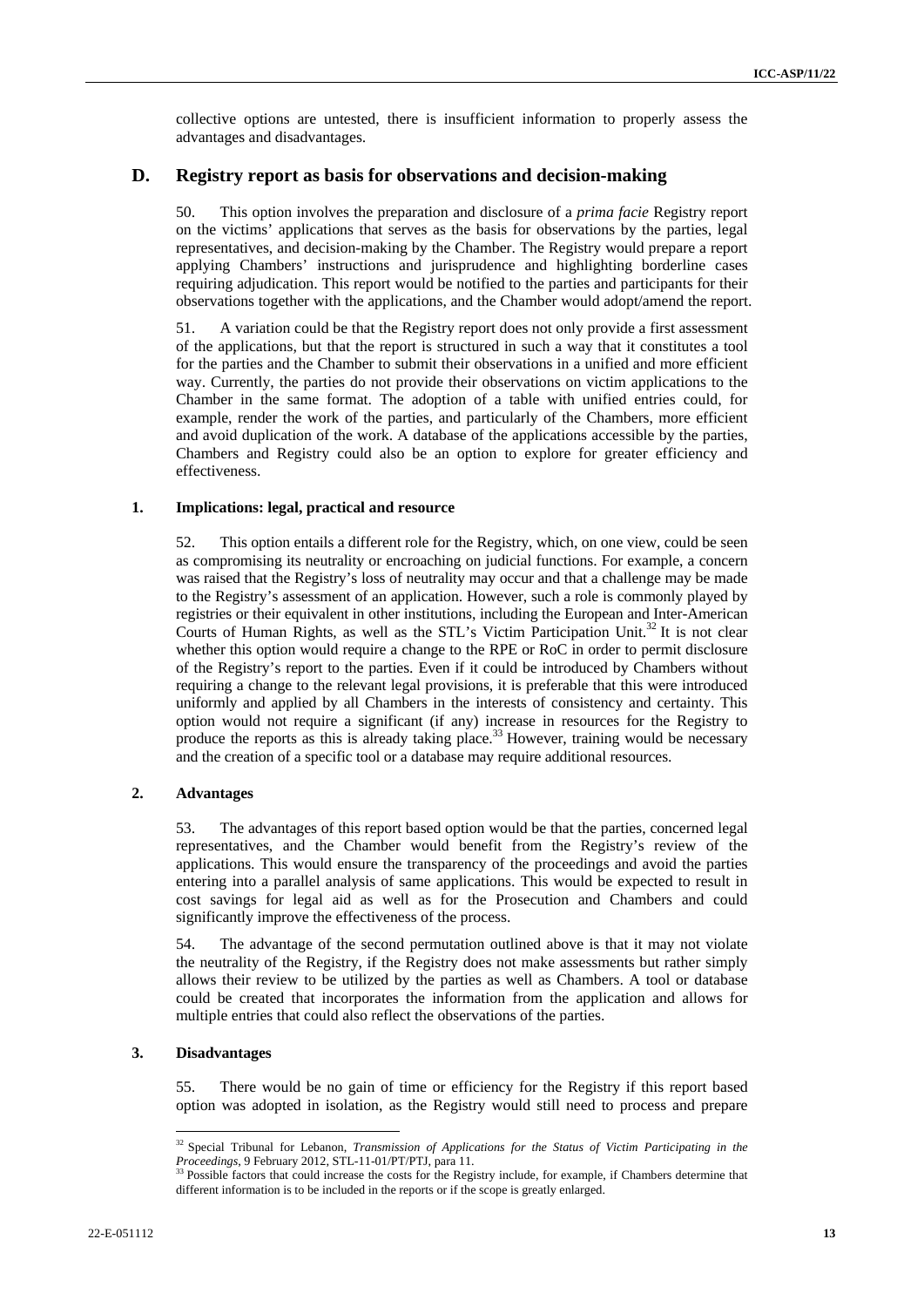reports on the applications. The report may also need to be redacted before being provided to the parties, which would create some additional workload for the Registry. In the view of some, this option may compromise the Registry's neutrality if they make an assessment – rather than a summary - of the applications. In the OPCD's view, this could result in the Registry acting as a party/advocate for the applicants, which is properly the role of the victims' counsel or OPCV. This could create an inequality of arms and impinge on the rights of the defence.

#### **4. Conclusion**

56. This Registry report based option for processing applications would avoid unnecessary duplication and make for a more streamlined and transparent process of dealing with victims' applications. It would have a limited impact on sustainability, bringing some – potentially significant - time savings for parties, legal representatives of victims and Chambers, but no benefit for the Registry unless introduced in combination with other possible options that involve greater efficiencies for the Registry. Views differ on whether or not this option would impact on the neutrality of the Registry. This application process would not significantly impact on victims' experience of application to participate. However, the option is untested and further assessment is necessary to properly assess the advantages and disadvantages.

## **E. Decision-making on status of victims by Judges, not litigated between the parties**

57. This option envisages victims' applications being determined by Chambers without prior submissions by the parties. Decision-making on whether or not victims will be given the status of participant is given to the Pre-Trial or to the Trial Chamber, with either no or limited opportunity for observations by the parties. This option is inspired by a recent interpretation by a Pre-Trial Judge of the Special Tribunal for Lebanon (STL) of that Tribunal's Rules, 34 in which the Judge interpreted Rule 86 narrowly and decided that the question of whether an applicant victim is entitled to victim status "is not a matter that falls to be litigated by the parties".<sup>35</sup> This restriction on the parties' input at the STL is limited to the application process and the parties may seek the exclusion of accepted victims during trial.  $36$  In order to build in some safeguards for the victim applicants, their legal representatives could also be given a right to appeal under Article 82(1)(d)) RS.

58. There are several possibilities under this option:

(a) Partial information is provided to the parties for observations, but not the applications themselves;

(b) Chambers may seek submissions of the parties on relevant legal issues, but no transmission of the applications themselves; or

(c) No opportunity for the parties to give observations at all.

#### **1. Implications: legal, practical and resource**

59. This option would likely require amendment of Rule 89.1 RPE (requiring transmission of the applications to the parties) and the RoC. It would not require further change for the judicial role and would have no real impact on the application process for victims.

 $34$  Rule 86(C)(i) of the Rules of Procedure and Evidence of the STL provides: "The Pre-Trial Judge shall decide a request for the status of victim participating in the proceedings, after seeking submissions from the Parties and the Victims' Participation Unit on relevant legal issues."

<sup>&</sup>lt;sup>35</sup> R119728 Decision on Defence motion of 17 February 2012 for an order to the Victims' Participation Unit to refile its submission *inter partes* and inviting submissions on legal issues related to the applications for the status of victim participating in the proceedings, 5 April 2012, para 27.<br><sup>36</sup> Ibid, paras 32, 33 and 39. The Pre-Trial Judge added in a later decision that the parties could "be granted access

to some or all of the […] applications" at a subsequent stage of the proceedings. The Pre-Trial Judge, the Prosecutor v. S. J. Ayyash, M. A. Badreddine, M.H.H. Oneissi and A. H. Sabra, *Decision on victims' participation in the proceedings*, STL-11-01/PT/PTJ, F0236/20120508/ R121249-R121291/EN/nc, 8 May 2012, para 130.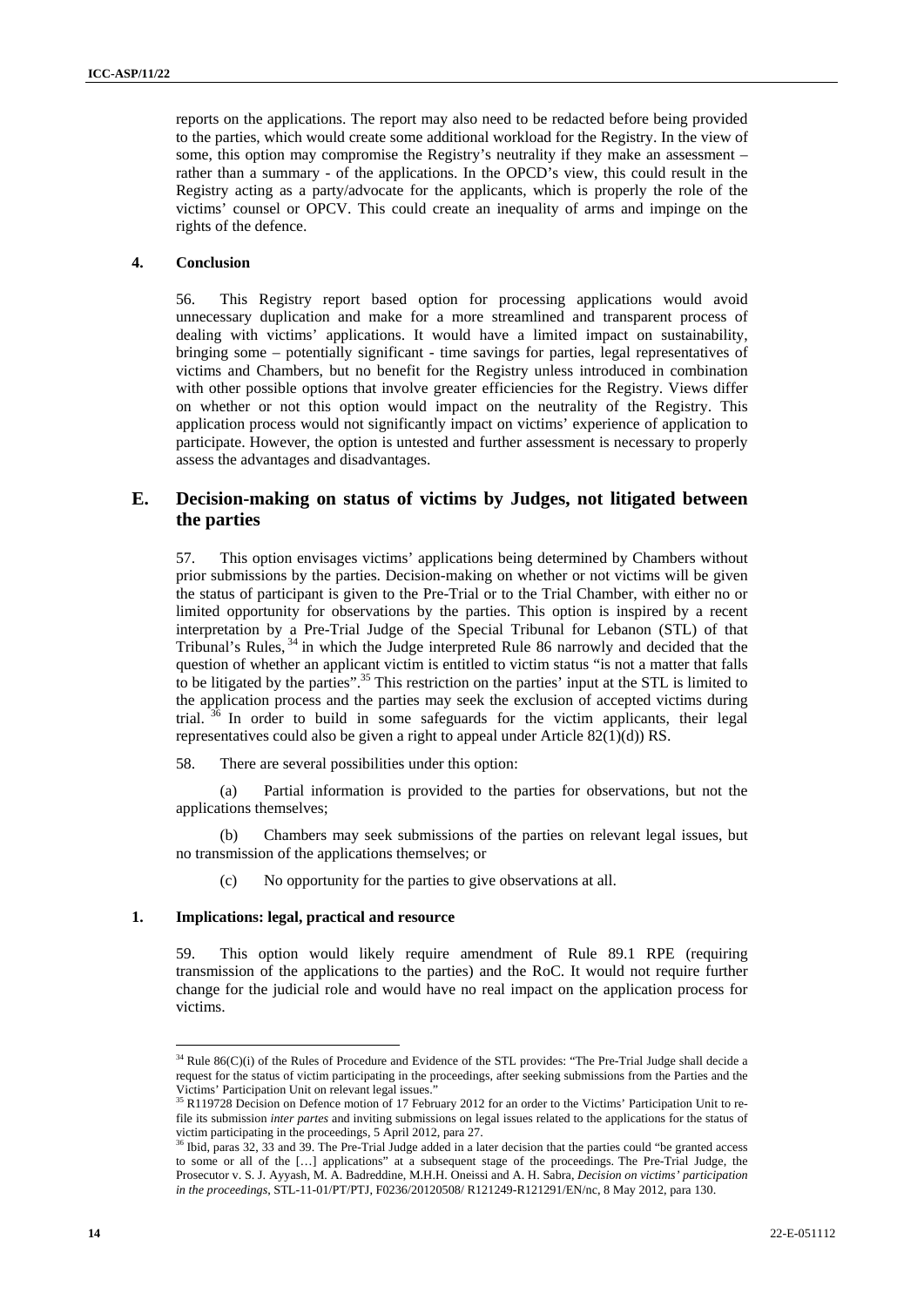#### **2. Advantages**

60. Not transmitting applications to the parties would obviate the need for redacted versions of the applications to be prepared, which would represent a significant time saving for the Registry. This could serve to protect victims' identities until the trial has commenced. It would also entail a time saving for the parties, who would require fewer resources at the application stage, thus enabling a reduction in legal aid. This approach could expedite decision-making on victims' applications, and avoid delaying judicial proceedings, as the time needed for the parties to give their observations would no longer be required.

#### **3. Disadvantages**

61. Concerns were raised that this option deprives the parties of the right to be heard, constituting a violation of the rights of the Defence under Article 67(1) RS. According to the OPCD, the ICC legal framework should not be amended to include parts of a civil law inspired system without simultaneously implementing the safeguarding counterparts of the system. They refer to civil law, for example French law, in which safeguards are provided to avoid frivolous applications, including deposits and preventing victims from appearing as witnesses.37 At the ICC, some witnesses are also victims participating in the case. The OPCD notes that Rule 113 of the STL Rules provides that victims participating in the case must disclose all exculpatory materials in their possession,<sup>38</sup> whereas the ICC Appeals Chamber has rejected such an obligation.<sup>39</sup> The OPCD concludes that integrating elements of a system without their balancing safeguards could negatively impact on the fairness of the proceedings.

62. A disadvantage of this option would be that while it delivers time and resource savings at the earlier stages of a judicial proceeding, it merely defers the parties' right to make submissions on the victim applications to a later stage. As such, this might not represent a saving in the long-term. While an initial *prima facie* decision on the applications may be taken at the pre-trial stage, this is subject to challenge by the parties during trial, which may create duplication of work for Chambers.

63. The concern was raised that this may be disadvantageous also for victims, who would lack certainty regarding their status until potentially the end of the trial. This could be mitigated if the relevant procedure to appeal contains guarantees such as grounds and specific time-limits for an appeal to be made.<sup>40</sup> It was also asserted that this option might cause distress for the victims, particularly if their applications are ultimately deemed inadmissible despite their participation during trial. This has been the experience of some victim applicants before the ECCC. This could also currently be the case at the ICC regarding those participating victims who also testified (so-called dual status victims and victims who appeared in person before the Chamber as in the *Lubanga* case).

#### **4. Conclusion**

 $\overline{a}$ 

64. This option could be used in combination with other options presented in this report to bring certain benefits in terms of efficiency at the earlier stages of proceedings, but may simply postpone the time and resource burden to a later stage, with significant

 $37$  A deposit has to be done by applicants when they file their application), and such a deposit is not made in cases where the victim has obtained legal aid. Even if the victim has not obtained legal aid, the judge may make an exception. See Article 88 of the French Criminal Procedural Code. In the STL legal framework, a victim cannot be called as witness. See Rule 87(B)(v) of the STL Rules.<br><sup>38</sup> Rule 113 Disclosure of Exculpatory Material: (A) Subject to the provisions of Rules 116, 117 and 118, the

Prosecutor shall, as soon as practicable, disclose to the Defence any information in his possession or actual knowledge, which may reasonably suggest the innocence or mitigate the guilt of the accused or affect the credibility of the Prosecutor's evidence. (B) Victims participating in the proceedings shall have the same obligations as set out in paragraph (A) (added 30 October 2009).

<sup>&</sup>lt;sup>39</sup> The Appeals Chamber, *the Prosecutor v. G. Katanga and M. Ngudjolo, Judgment on the Appeal of Mr Katanga against the Decision of Trial Chamber II of 22 January 2010 entitled "Decision on the Modalities of Victim* 

<sup>&</sup>lt;sup>40</sup> Appeals may have the effect of delaying a case and being detrimental to the efficiency of the Court. In practice, the workload would be transferred from individual chambers to the Appeals Chamber, which may have less capacity to deal with it in an expeditious manner given their jurisdiction over all cases.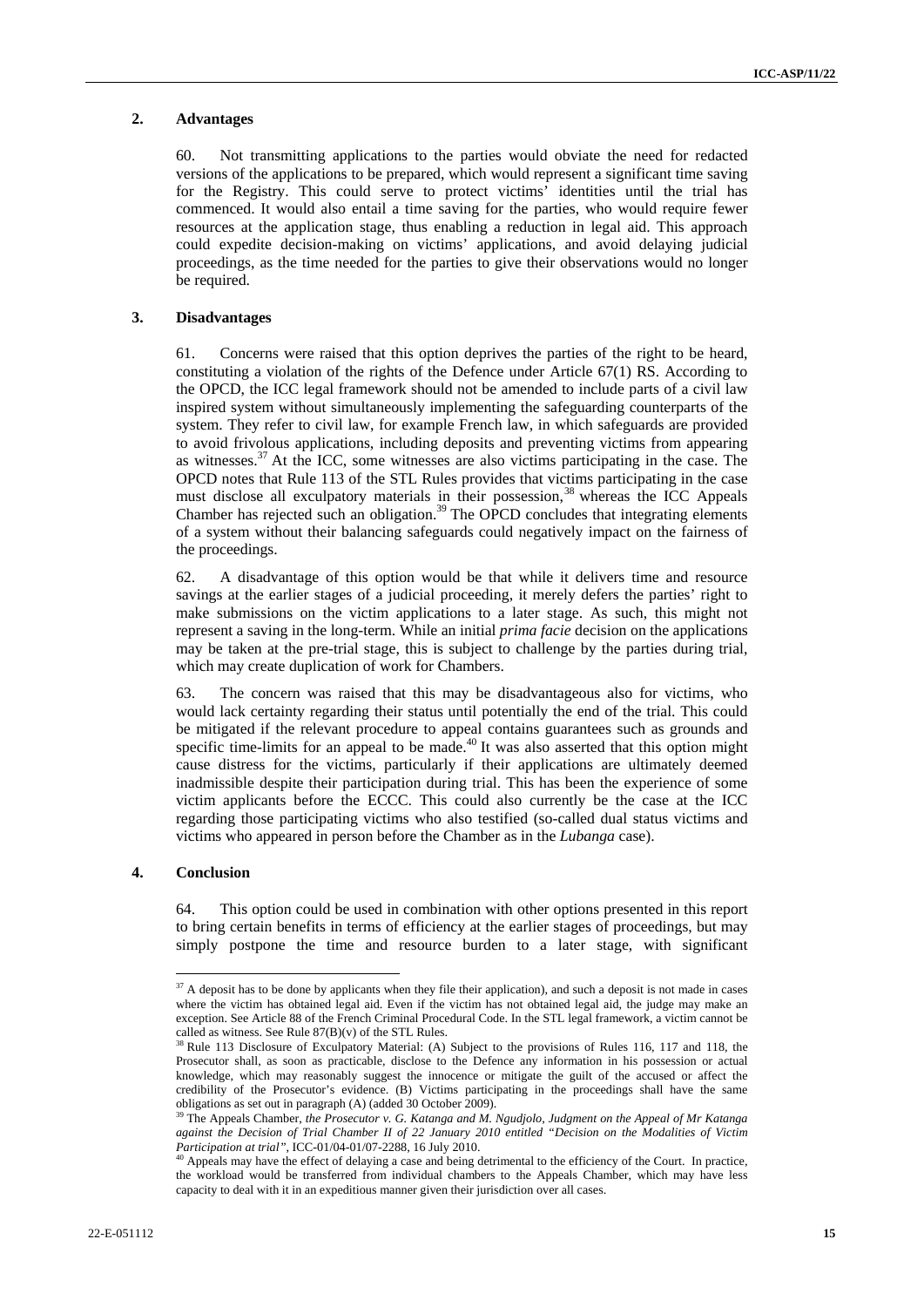disadvantages to the victims participating. As noted, this could be mitigated if the relevant appeal procedure contains safeguards such as grounds and specific time-limits for appeals. On one view, therefore, the goal of enhancing the effectiveness and efficiency of the victims' application process will not be achieved by this option, as the possibility for the parties to submit observations and challenge applicant victims is merely delayed. However, it may be that the parties will not challenge all the victims who are accepted; currently, in the majority of cases they tend to present observations on all the applications. As this application method is untested at the ICC there is potentially insufficient information to properly assess its advantages and disadvantages. Further assessment is required and could be carried out as part of the Lessons Learnt Review.

## **F. Dealing with victims' applications only at the pre-trial stage**

65. This possible option would involve streamlining the application process such that victims' applications would be dealt with prior to the confirmation of charges and not thereafter unless the charges are widened in accordance with the RPE. Currently, victims admitted to participate at pre-trial phase are admitted again for participation in the trial phase by the Trial Chamber.<sup>41</sup> Some Chambers have continued to receive and make determinations on victims' applications for participation during the trial. In *Bemba,* several thousand applications were dealt with in the course of the trial, some of which were still pending at an advanced stage of the trial. According to the Defence, this impacted on the right of Defence to have adequate time and facilities to prepare (Article  $67(1)(b)$  RS).

66. An alternative would be to open the application process at the earliest possible stage of pre-trial proceedings, with a deadline for submitting applications for participation (though not applications for reparations). These applications would be reviewed before the confirmation of charges, and after the completion of the pre-trial stage, the victims linked to the confirmed charges would automatically be admitted to participate in trial proceedings. No new applications would be accepted, except and in very limited circumstances where the charges confirmed are broader than those initially submitted for confirmation, as per the RPE. A further alternative would be to give the Pre-Trial Chambers the role of decisionmaking on the status of victims at all stages of the proceedings, even after a case moves on to trial stage or beyond.

#### **1. Implications: legal, practical and resource**

67. Such an option could be introduced by amendment to Rule 89(1) RPE and Regulation 86 RoC, and may require amendment of Article 68(3) of the Statute. It would have to be determined whether this proposed division between the work of the Pre-Trial and other Chambers can be supported by the Rome Statute, in particular Articles 39, 57, 61 and 64 RS.

#### **2. Advantages**

68. Removing the need to consider victims' applications for participation in the lead up to and during the trial would entail savings for the Trial Chamber. Setting a deadline at the Pre-Trial stage would also limit the number of applications and render the system more sustainable. Giving the Pre-Trial Chambers the role to decide on victim applications may also have the positive effect of ensuring that the Trial Chamber is not influenced by any other information than the evidence presented at trial by the parties and participants. This option would also allow the parties to avoid spending their resources on reviewing and making observations on victims' applications at the trial stage.

#### **3. Disadvantages**

 $\overline{a}$ 

69. Such a system would only be sustainable if significantly more resources are given to Pre-Trial Chamber, and could only be effective if there is sufficient time available before the confirmation of charges hearing, which is often not the case. The Document Containing

 $41$  Regulation 86(8) RoC.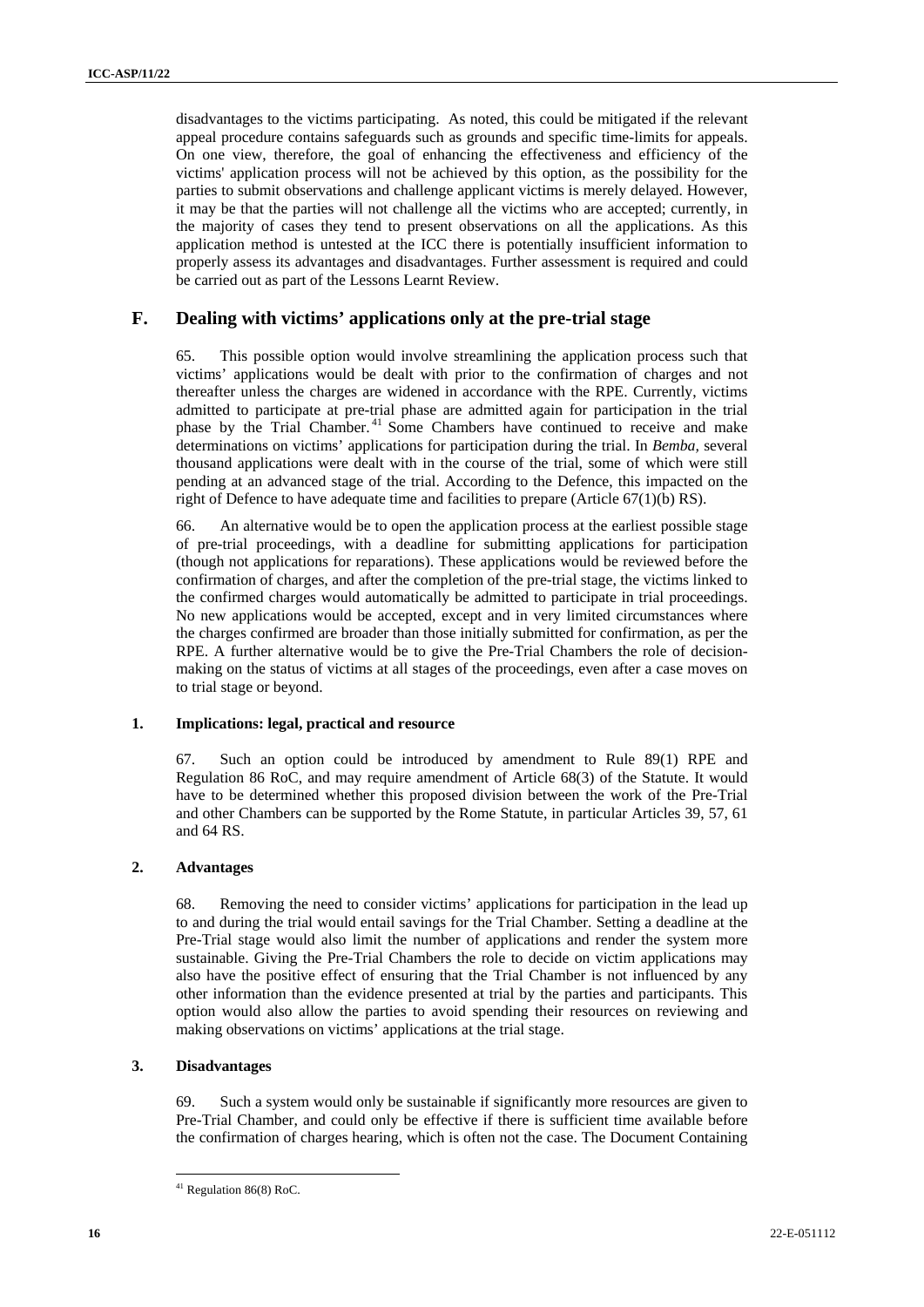the Charges, which is generally used as the basis for identifying which victims are within the scope of the case, is only issued relatively late in the pre-trial stage. This option would also require the Registry – as well as the legal representatives of the victims - to have sufficient means to be present very early in the affected communities, in order to inform potential victims, provide assistance and process the applications before the end of the pretrial phase. If insufficient time or resources were available prior to the confirmation of the charges, the effect would be to prevent victims from applying.

70. This could be ameliorated by extending the pre-trial phase or, for example, by requiring the Prosecutor to finish her investigation before the confirmation of charges and disclose all evidence to the Pre-Trial Chamber. However, this could result in extending the time for hearing a case and conflict with rights of the Defence. The OPCD maintained that the right of the suspect under the Rome Statute to expeditious proceedings should not be infringed by victim participation, and that any delay to the proceedings negatively impacts upon all of the stakeholders. This could be seen as an improvement, however, if a longer pre-trial phase allows a significant reduction in the length of the trial phase.

#### **4. Conclusion**

71. While the possible option of closing the door to victim applications for participation at the end of the pre-trial stage may decrease the workload for Trial Chambers, it would increase the workload of Pre-Trial Chambers, which would require more resources. It could provide greater certainty to the victims who are participating, but could severely restrict the numbers of victims admitted to participate, unless the pre-trial phase is longer. Reopening the possibility for victims to apply during the trial phase, but giving the job of determining the applications to the Pre-trial Chamber, would save the time of the Trial Chamber, but would only displace the burden onto another Chamber, and would not beneficially impact on the Registry, parties or participants. Further analysis of this option is needed to more conclusively determine its impact and suitability for the ICC.

## **VI. Conclusions**

72. This report detailed the outcome of the Court's preliminary review of the current system for victims' applications as requested by the Assembly. While the right of victims to participate and seek reparation is one of the most innovative features of the Rome Statute, given the mass nature of the crimes under the Court's jurisdiction, the current system with the existing resources is unsustainable. In these circumstances, the Court concurs that it is necessary to improve the process by which victims apply to participate in the proceedings or seek reparations.

73. Six possible options identified in this report were analysed regarding their compatibility with the letter and spirit of the Rome Statute to allow meaningful participation of victims, while at the same time being sustainable, efficient and effective, and preserving the fairness of the proceedings. It is important to note that all of the possible options have both advantages and disadvantages and that, rather than being mutually exclusive, they could be used together in different combinations. It is, however, also important for the victims (as well as legal representatives and intermediaries) to have clarity around the process and to know what to expect.

74. The Court has still to evaluate some of the options identified in this report. The Court considers it premature to recommend a specific option at this stage, and rather recommends further consideration of the legal, financial and practical implications of the possible options already identified. These possible options for improving the victim application process, along with other relevant options, will be further considered by the Court in the context of the lessons learnt exercise and the SGG facilitation and as per the Court's proposed road map.<sup>42</sup>

<sup>42</sup> Lessons Learnt: First Report to the Assembly of States Parties, 21 August 2012, Section III*.*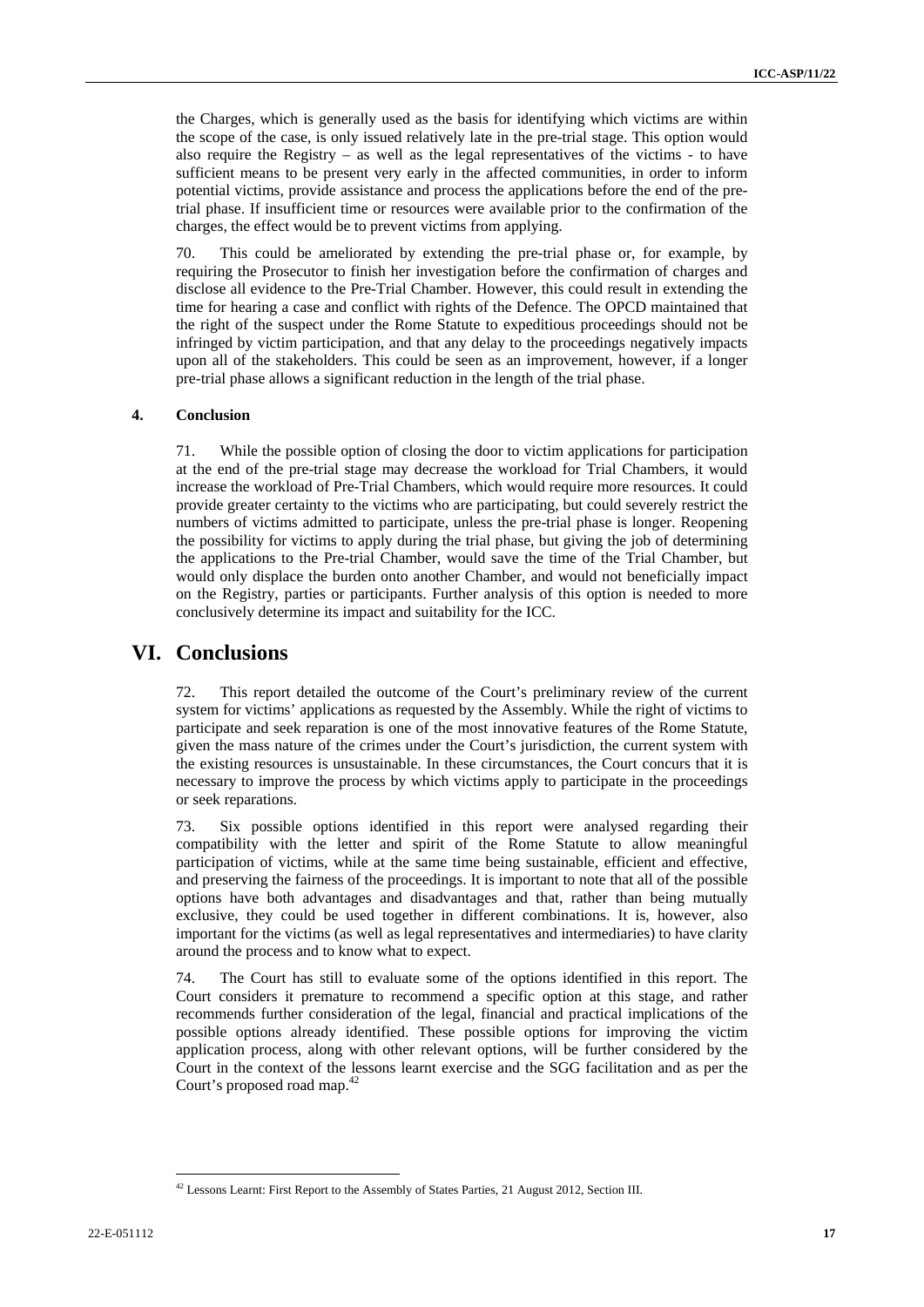## **Annex**

## **Procedure for dealing with victims' applications before other international judicial institutions and organizations**

75. This Annex details the procedures and experiences of other international judicial institutions that permit victim participation in proceedings or to seek reparations, as referred to in Section III of the report. This includes the Special Tribunal of Lebanon, the Extraordinary Chambers in the Courts of Cambodia and the European Court of Human Rights. Mass claim proceedings, where groups of claimants are treated more or less collectively, aim at an efficient settlement in circumstances where individual proceedings would be too cumbersome, time consuming and/or expensive. While not applying the same standards as judicial institutions, procedures at institutions such as the UN Compensation Commission (UNCC) and the International Organization for Migration (IOM) are still relevant for the purposes of this review.

### **A. Special Tribunal for Lebanon procedure for victims' applications**

76. The Special Tribunal for Lebanon (STL) is one of a few international legal bodies that recognise a role for victims in judicial proceedings. While victims can participate, they are not considered a party in the proceedings and nor can they claim damages from the STL.

77. To participate in the proceedings, victims must complete an application form and submit it to the Victims' Participation Unit (VPU). The VPU receives applications, verifies their completeness and transmits them to the Pre-Trial Judge  $(PTJ)$ .<sup>1</sup> Deadlines have been set for filing victim applications in a case<sup>2</sup> and those who fail to file within the deadline must provide valid reasons to justify their inclusion out of time.<sup>3</sup> The VPU provides the PTJ with an executive summary of each individual application and an overview of all the applications.<sup>4</sup> To date, the VPU has filed the applications, their summaries and overview confidential *ex parte,* as they contain names and other identifying information relating to potential victims.<sup>5</sup> The PTJ has set a strict deadline for the Legal Representatives to either file a justified request for protective measures to maintain the anonymity of each applicant, or disclose the identity of the applicant to the parties.<sup>6</sup>

#### **1. Factors for the STL Pre-Trial Judge to consider**

78. To determine whether an applicant can participate as a victim, the PTJ must consider a number of factors.7 Mandatory considerations include whether the victim has *prima facie* evidence; whether their personal interests are affected; and whether the applicant's participation would be prejudicial to the rights of the accused.<sup>8</sup> The PTJ may also consider whether their participation would cause unnecessary delay; negatively impact on security; be in the interests of justice; and whether the applicant having relevant factual information pertaining to the guilt or innocence of the accused is likely to be a witness.<sup>9</sup> Rule  $86C(i)$ provides that the PTJ shall decide applications for the status of victim after seeking

 $1$  Rule 51(B)(iii) Rules of Procedure and Evidence.

 $^1$  Rule 51(B)(iii) Rules of Procedure and Evidence.<br><sup>2</sup> Rule 89(B) Rules of Procedure and Evidence provides: "The Pre-Trial Judge shall ensure that the proceedings are not unduly delayed. He shall take any measures necessary to prepare the case for a fair and expeditious trial".<br><sup>3</sup> Scheduling Order Regarding the Deadline for Filing Applications to Participate in the Proceedings as a Vic

<sup>8</sup> September 2011, STL-ll-01/I/PTJ.

<sup>4</sup> *Transmission of Applications for the Status of Victim Participating in the Proceedings*, 9 February 2012, STL-11-01/PT/PTJ, paras 6 and 7.

<sup>&</sup>lt;sup>5</sup> Non-disclosure in respect of the applicants' identities, and/or the identities of other persons mentioned in applications, is a measure that may be requested under Rule 133(A), or provided under Rule 50. It can also be foreseen that applications for non-disclosure may ultimately be made regarding such information under Rule 115 or 116. Ibid, para 10.<br><sup>6</sup> Order On A Working Plan And On The Joint Defence Motion Regarding Trial Preparation, 25 October 2012,

STL-11-01/PT/PTJ, para 48. 7 The VPU reviews and verifies the applications in light of these considerations. *Transmission of Applications for* 

the Status of Victim Participating in the Proceedings, 9 February 2012, STL-11-01/PT/PTJ, para 11.  $R$ ule 86 B(i) – (iv) Rules of Procedure and Evidence.

<sup>9</sup> Rule 86 B(v) – (x) Rules of Procedure and Evidence. *Decision on Victims' Participation in the Proceedings*, 8 May 2012, STL-11-01/PT/PTJ, paras 24 and 25.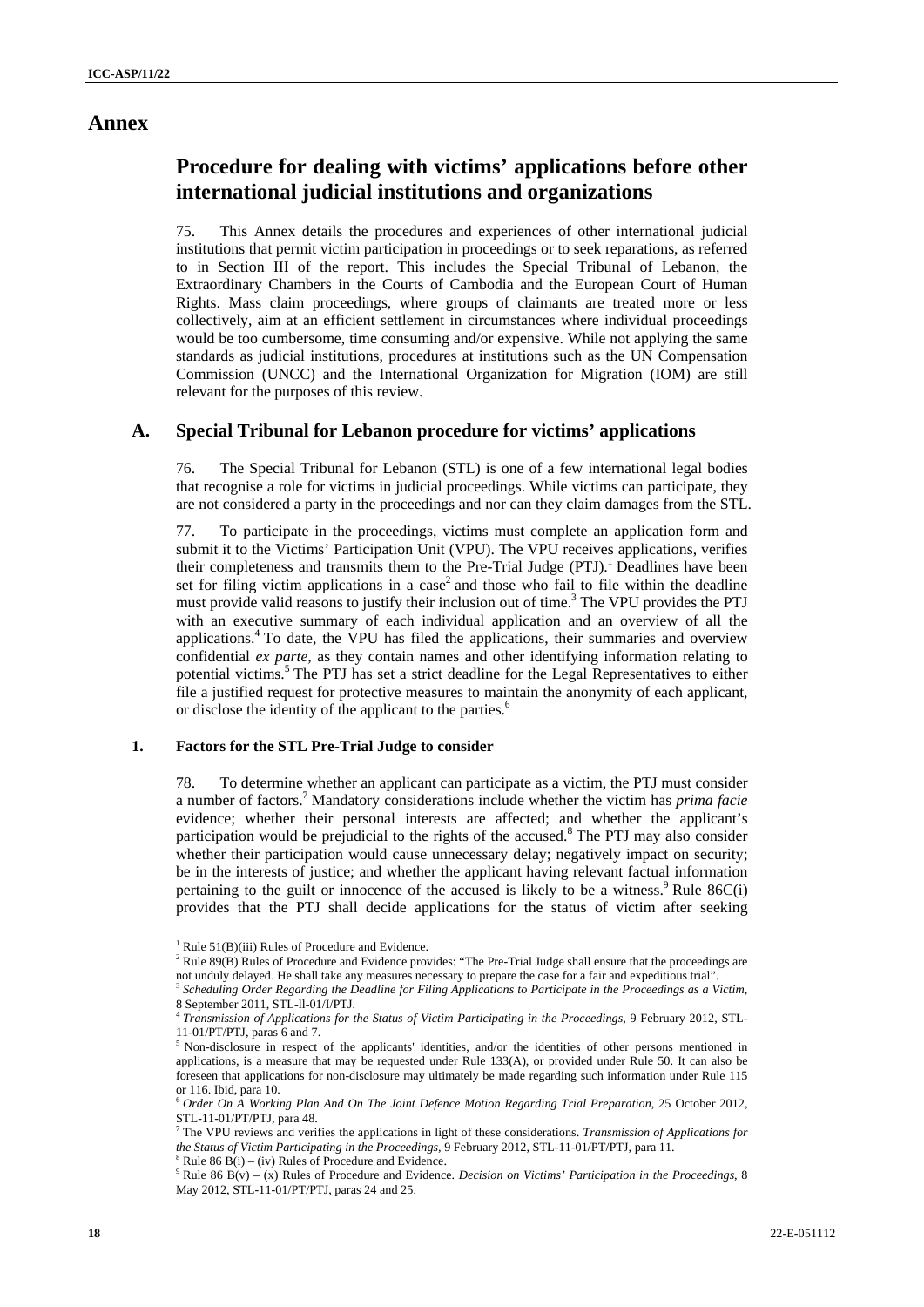submissions from the parties and the VPU on relevant legal issues. It was recently held by a PTJ that the question of whether an applicant is entitled to victim status "is not a matter that falls to be litigated by the parties".<sup>10</sup> A PTJ may seek submissions of the parties on specific legal questions if they so determine, but the victims' applications are not transmitted to the parties.

#### **2. Observations by the parties at the STL**

79. Neither the STL Statute nor the Rules determine whether, or at what stage of proceedings and subject to what modalities, the parties are to have access to the victims' applications.<sup>11</sup> The Pre-Trial Chamber (PTC) held that the parties do not have an entitlement to receive applications at the pre-trial stage and that no prejudice is occasioned thereby.12 Such a decision is without prejudice to any future determination of whether or not the parties should have access to the applications or the information contained therein, and if so, to what extent and subject to which modalities.<sup>13</sup> The PTJ noted that the parties may seek their exclusion during the course of the trial, for which purpose they could request to be heard by the Trial Chamber, as well as request to receive the applications.<sup>14</sup>

## **B. Extraordinary Chambers in the Courts of Cambodia procedure for victims' applications**

80. Victims have enhanced recognition before the Extraordinary Chambers in the Courts of Cambodia (ECCC), and may be called as witnesses, participate actively in proceedings by filing complaints with the Co-Prosecutors<sup>15</sup> or by applying to be joined as a Civil Party.

#### **1. Role of the Victims Support Section of the ECCC**

81. Any victim of a crime within the ECCC's jurisdiction may apply to join those proceedings as a Civil Party and seek reparations.<sup>16</sup> Civil Parties are formal participants in the proceedings.<sup>17</sup> Civil Party applications must be made on the Victim Participation Form<sup>18</sup> and submitted to the Victims Support Section (VSS).<sup>19</sup> Co-Investigating Judges have set deadlines for filing applications<sup>20</sup> and have not accepted applications beyond that deadline. The VSS processes complaints and Civil Party applications and prepares reports thereon. The VSS forwards the applications and reports to the Co-Investigating Judges, $21$ the Pre or Trial Chamber<sup>22</sup> as appropriate.<sup>23</sup> Subject to the Internal Rules,  $24$  the Co-Investigating Judges must notify the Co-Prosecutors and the Charged Person when Civil Party applications are made.<sup>25</sup>

<sup>10</sup> *Decision on Defence motion of 17 February 2012 for an order to the Victims' Participation Unit to refile its submission* inter partes *and inviting submissions on legal issues related to the applications for the status of victim participating in the proceedings*, 5 April 2012, STL-11-01/PT/PTJ, paras 27 and 54. <sup>11</sup> Ibid, para 35.

<sup>&</sup>lt;sup>12</sup> Ibid, paras 40 and 54. The PTC disagreed that Rule 86(C) amounted to an infringement of the rights of the accused or prejudiced the fairness of the proceedings.

<sup>13</sup> Ibid, para 53.

 $14$  Ibid, paras 32, 33 and 39.

<sup>&</sup>lt;sup>15</sup> For the complainant process see Article 2 Practice Direction on Victim Participation 02/2007/Rev.1. Complainants do not participate as parties and are not entitled to seek reparations. Civil Parties cannot appear as witnesses, see Rule 23(4) IR.

 $16$  Rule 23(1) IR.

<sup>&</sup>lt;sup>17</sup> Ibid and Article 3.1 Practice Direction on Victim Participation 02/2007/Rev.1.<br><sup>18</sup> Rule 23*bis*(4) IR and Article 3.5 Practice Direction on Victim Participation 02/2007/Rev.1.<br><sup>19</sup> Victim Participation Form, Practic

<sup>&</sup>lt;sup>21</sup> ECCC, Office of the Co-Investigating Judges, Order on the Admissibility of Civil Party Applications Related to *Request D250/3*, 13 January 2010, D250/3/2.<br><sup>22</sup> IR 23(4), Rev.3.

<sup>&</sup>lt;sup>23</sup> Article 3.4 Practice Direction on Victim Participation 02/2007/Rev.1.<br><sup>24</sup> Rule 29(1) IR.

<sup>25</sup> Rule 23*bis*(2) IR.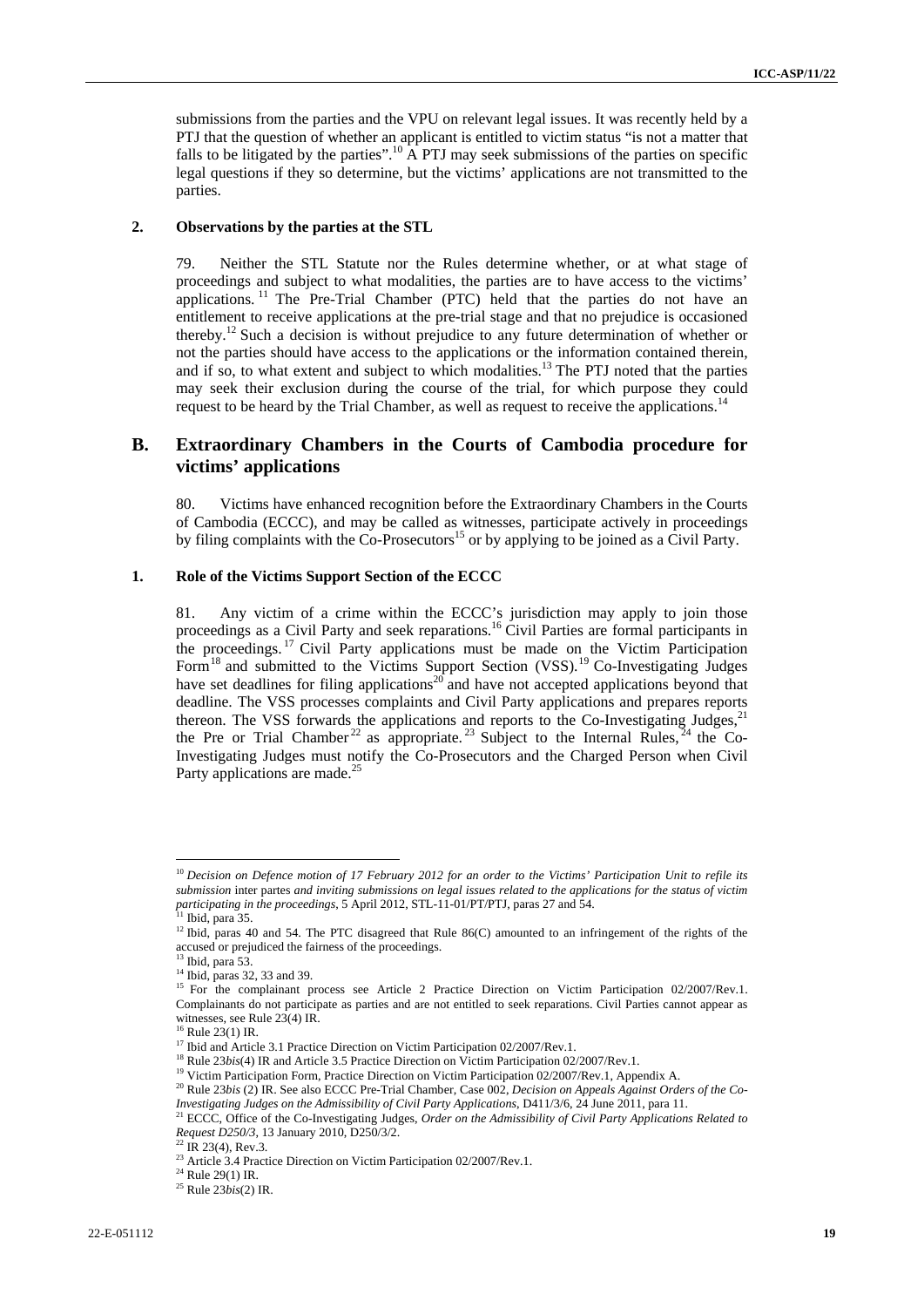#### **2. Determination of applications at the ECCC**

82. The Co-Investigating Judges decide on the admissibility of applications at any time until the date of the Closing Order (indictment). When considering a Civil Party application, the Co-Investigating Judges must assess whether there are *prima facie* credible grounds to suggest that the applicant suffered harm directly linked to the alleged crimes under investigation, $26$  and that the facts alleged in support of the application are more likely than not to be true.<sup>27</sup> According to Rule  $23bis(3)$  IR, when issuing the Closing Order, the Co-Investigating Judges decide on the admissibility of all remaining Civil Party applications by a separate order. Such orders shall be open to expedited appeal by the parties or the Civil Party applicants as provided in Rule 77*bis* IR. Unless and until rejected, as per Rule 23*bis* (2) IR, Civil Party applicants may exercise Civil Party rights.

83. With respect to protective measures vis-á-vis the parties, it has not been necessary to redact the identifying information of Civil Parties and their statements at the investigative stage, given the confidential nature of the investigations, which prohibited anyone who had access to the case file from disclosing the information therein.<sup>28</sup> Regarding protective measures vis-á-vis the public, the Trial Chamber confirmed the Office of the Co-Investigating Judges' decision that in applying for protective measures, the identity of the Civil Parties seeking to benefit from the measures must be provided, in addition to an explanation as to how, in the absence of such measures, the lives and well-being of the applicants or their families would be imperilled.<sup>29</sup> In most cases, the Prosecution, who applied for the protective measures on behalf of the third parties, failed to provide this information and the applications were denied.<sup>30</sup> Protective measures were only granted in relation to two Civil Parties. At the trial stage, the Trial Chamber ordered that "in relation to public proceedings before the Trial Chamber in Case File 001 … all Civil Parties (with the exception of [the two Civil Parties]) will henceforth be referred to by name".<sup>31</sup>

#### **3. Final determination and submissions by the parties on applications before the ECCC**

84. Decisions on the admissibility of Civil Party applications are open to appeal before the Pre-Trial or the Supreme Court Chamber, depending on the stage of the proceedings.<sup>32</sup> On appeal, all parties to the proceedings can make submissions, or reply to the submissions of other parties.33 During the trial, the parties also have the opportunity to challenge Civil Party applications.<sup>34</sup> Co-Investigating Judges have noted that, at the pre-trial stage, they are not in a position to make final determinations concerning the harm suffered by victims and that final determinations will only be made by the Trial Chamber in its Judgment based on all of the evidence submitted in the proceedings.<sup>35</sup> In Case 001, the Supreme Court Chamber held that it was not an error of law for the Trial Chamber to determine the merits of victims' applications in its Judgement and find against victims who had participated in the proceedings.<sup>36</sup>

<sup>26</sup> ECCC Pre-Trial Chamber, Case 003, *Considerations of the Pre-Trial Chamber Regarding the Appeal Against Order on the Admissibility of Civil Party Applicant*, 28 February 2012, D11/1/4/2, para 3. For the admissibility test, see ECCC Pre-Trial Chamber, Case 002, *Decision on Appeals Against Orders of the Co-Investigating Judges on* the Admissibility of Civil Party Applications, 24 June 2011, D411/3/6, paras 29, 42 and 71.

*Rule 23bis (1)* IR, and ECCC Pre-Trial Chamber, Case 002, *Decision on the Reconsideration of the Admissibility of Civil Party Applications,* 1 July 2011, D364/1/6, para 13.<br><sup>28</sup> Rule 54 IR. See also *Prosecutor v. Kaing Guek Eav* alias *Duch*, Case No. 001/18-07-2007/ECCC/TC, Decision

on Protective Measures for Civil Parties, 2 June 2009, para 9.

 $29$  Ibid, para 7.

 $30$  Ibid, para 8.

<sup>&</sup>lt;sup>31</sup> Ibid, page 7.<br><sup>32</sup> Article 3.8 Practice Direction on Victim Participation 02/2007/Rev.1.

<sup>&</sup>lt;sup>33</sup> See, for example, ECCC Pre-Trial Chamber, Case 002, *Decision on the Reconsideration of the Admissibility of Civil Party Applications*, D364/1/6, 1 July 2011, paras 2 -3. 34 ECCC, Supreme Court Chamber, Case 001, *Kaing Guek Eav alias Duch, Appeal Judgement*, No. 001/18-07-

<sup>2007, 3</sup> February 2012, paras 455 and 463.

<sup>35</sup> ECCC Pre-Trial Chamber, Case 002, *Decision on Appeals Against Orders of the Co-Investigating Judges on the Admissibility of Civil Party Applications,* D411/3/6, 24 June 2011, para 29.<br><sup>36</sup> Cambodian criminal procedure clearly obliges a court of first instance to finally decide on civil party

admissibility in its judgement. ECCC, Supreme Court Chamber, Case 001, *Kaing Guek Eav alias Duch, Appeal Judgement*, No. 001/18-07-2007, 3 February 2012, paras 495 – 496 and 500.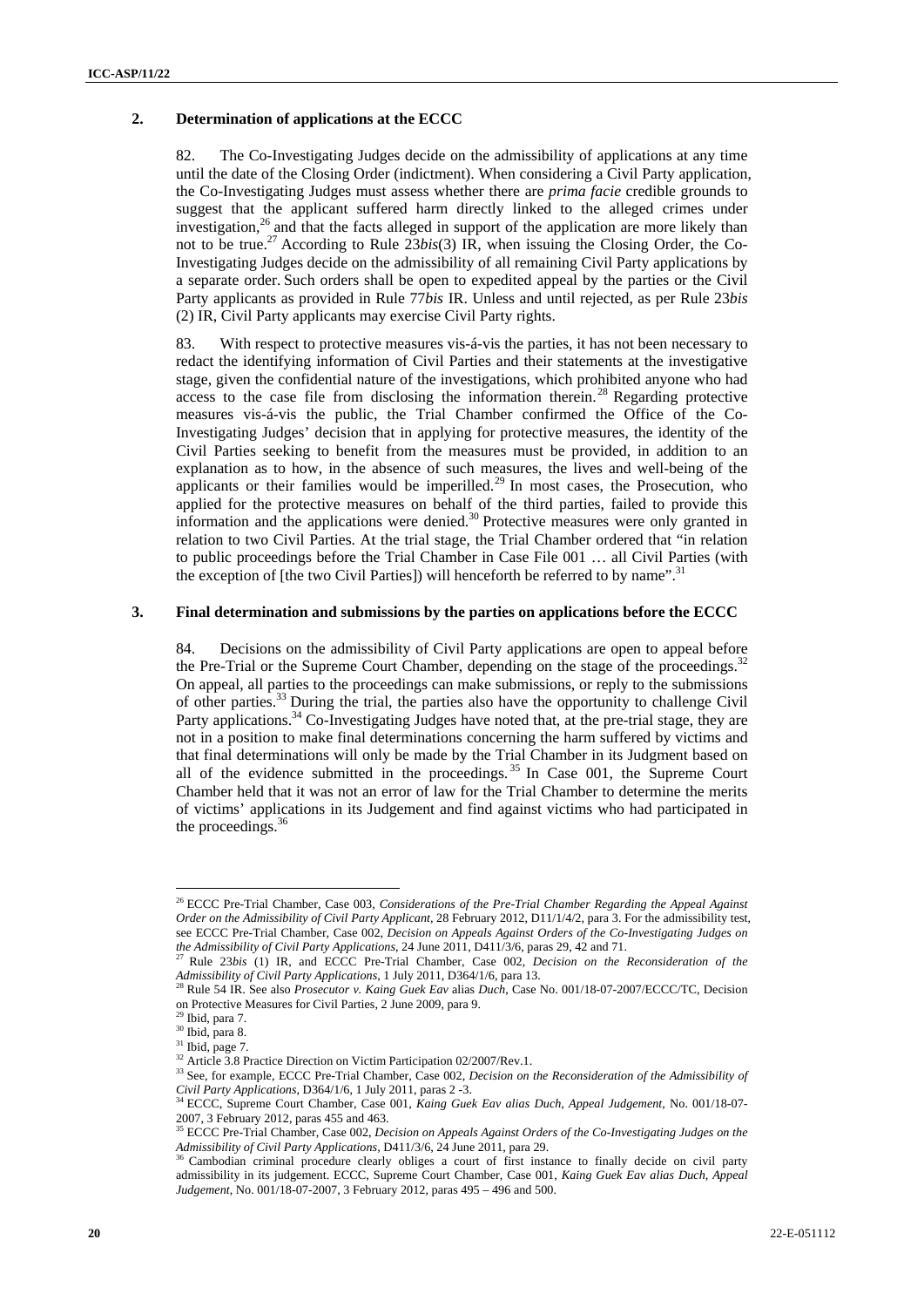### **C. European Court of Human Rights procedure for victims' applications**

85. Applications to the ECtHR can be made by any individual or legal entity located within the jurisdiction of a State Party to the Convention for the Protection of Human Rights and Fundamental Freedoms (ECHR). There are around 800 million people within the Court's jurisdiction and in the last decade the ECtHR has been inundated with applications and a significant backlog  $-139,500$  applications - exists.<sup>37</sup> Recent measures adopted to reduce the backlog include reducing the deadline for applications from six to four months, prioritising applications for the most important and serious cases, implementing a pilot judgment procedure for repetitive cases, and appointing additional judges to process applications.<sup>38</sup>

#### **1. Role of the Registry at the ECtHR**

86. An applicant must complete an application form and submit it to the Registry.<sup>39</sup> Applications must be made within four months of the date of the final decision at a national level and will not be accepted after that date.<sup>40</sup> It is the principal function of the Registry to process and prepare applications for adjudication and it is for the Court to decide on the admissibility of applications. The Registry case-processing lawyers act as non-judicial rapporteurs and prepare files and analytical notes to assist the judges' determination. In January 2011, a Filtering Section was set up in the Registry with the principal function to carry out a thorough, accurate and immediate sifting of cases to ensure that all applications are placed on the appropriate procedural track.<sup>41</sup>

#### **2. Determination of applications and parties' observations before the ECtHR**

87. The three procedural tracks for an application are prompt determination by a Single Judge; examination by a Committee of three judges; or determination by a Chamber in accordance with the Court's priority policy. Protocol No. 14 was implemented to increase the Court's ability to process high volume applications. Under this Protocol, a Single Judge can declare applications inadmissible where they clearly fail to meet the admissibility criteria. The Single Judge decides the application on the basis of a note prepared by, or under the responsibility of, a non-judicial rapporteur from the Registry.<sup>42</sup> The Single Judge may decline to decide the application and refer it instead to a Committee or to a Chamber for examination.<sup>43</sup>

88. A Committee of three judges may, by a unanimous vote and at any stage of the proceedings, declare an application inadmissible or strike it out of the Court's list where such a decision can be taken without further examination.<sup>44</sup> The Committee may also declare an application admissible and render a judgment on the merits if the underlying question in the application is the subject of the Court's well-established case law.<sup>45</sup> In such circumstances, the parties observations can be provided to the Committee as per Rule 54(2)(b) of the Rules of the Court. If no decision is taken by the Single Judge or the Committee, according to Article 29(1), a Chamber must decide on the admissibility and merits of applications.

89. Whereas an application may be declared inadmissible without communicating it to the respondent State, it cannot be declared admissible without communicating it to the State. Under Rule 54(2) Rules of the Court, before taking a decision, the Chamber may decide to

<sup>&</sup>lt;sup>37</sup> European Court of Human Rights, *Pending Applications Allocated to a Judicial Formation* (30 September 2012). <sup>38</sup> See generally the High Level Conference on the Future of the European Court of Human Rights, *Brighton Declaration* (20 April 2012).

<sup>&</sup>lt;sup>39</sup> Rule 47(1) Rules of the Court.

<sup>&</sup>lt;sup>40</sup> Article 35(1) ECHR. See also High Level Conference on the Future of the European Court of Human Rights,

*Brighton Declaration* (20 April 2012P para 15(a). *41* European Court of Human Rights, *Filtering Section speeds up processing of cases from highest case-count 4*<sup>2</sup> European Court of Human Rights, *Filtering Section sp*  $countries,$   $\n<a href="http://www.echr.coe.int/NR/rdonlyres/F484672E-OC6A-4815-9449-}{\rm chthp://www.echr.coe.int/NR/rdonlyres/F484672E-OC6A-4815-9449-}</math>$ 44157ED9C89C/0/Bilan\_filtrage\_EN.pdf> accessed 23 October 2012.<br><sup>42</sup> Rule 52A(1) Rules of the ECtHR. See Rule 18A regarding non-judicial rapporteurs.<br><sup>43</sup> See generally Article 27 ECHR.

<sup>&</sup>lt;sup>44</sup> Article 28(1)(a) ECHR and Rules 53(1) Rules of the Court.

 $45$  Article 28(1)(b) ECHR.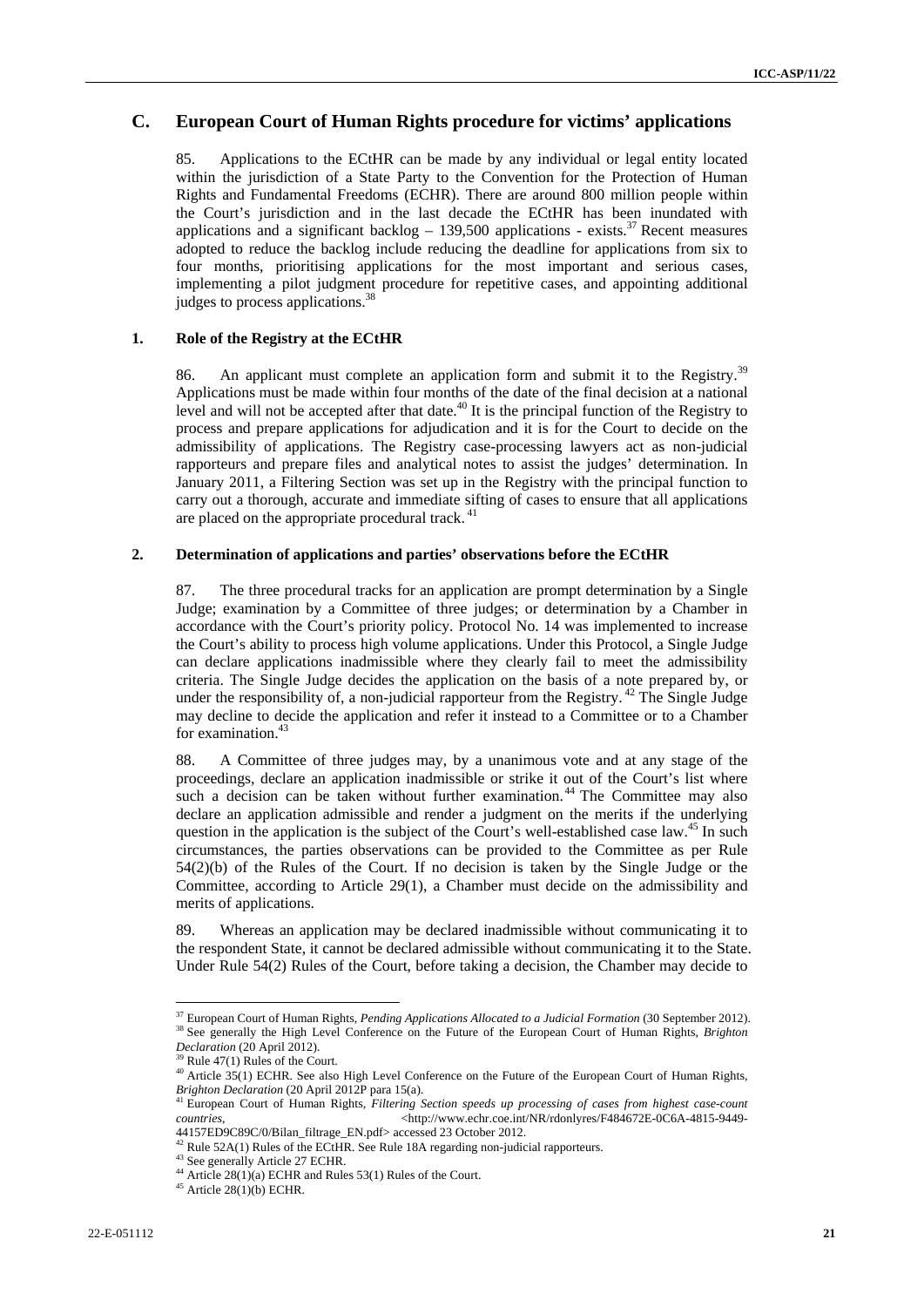request the parties to submit factual information, documents or other material; or invite the parties to submit observations in writing. The applicant must be able to justify her or his status as a victim throughout the proceedings<sup>46</sup> and the respondent State can challenge the admissibility of an application against it. A plea of inadmissibility must be raised by the respondent in its observations on the admissibility of the application – and a State may be estopped from raising such issues subsequently at the merits stage.<sup>47</sup>

### **D. UN Compensation Commission procedure for victims' applications**

90. The UN Compensation Commission was established to resolve claims against Iraq as a result of its invasion and occupation of Kuwait, after a determination of Iraq's liability under international law by the Security Council.<sup>48</sup> Therefore, claimants did not have to prove Iraq's liability in their claims. The UNCC was created as a claims resolution facility that could determine large number of claims in a reasonable time and, as such, the UNCC operated more in an administrative than an adversarial manner.<sup>49</sup> The UNCC processed over 2.6 million claims for approximately US\$352.5 billion in compensation from individuals, corporations, governments and international organisations in 96 different countries in only 15 years.

#### **1. Claimant application process before the UNCC**

91. The UNCC's Provisional Rules detailed the procedures for claimants to file claims, for the Secretariat to process claims and for the Commissioners to decide claims.<sup>50</sup> Claimants were required to file a claim through their government to the Secretariat, which registered claims and performed preliminary assessments to ensure that all formal requirements were followed.<sup>51</sup> The claims had to be submitted on the official UNCC form.  $\frac{52}{2}$  Lawyers in the UNCC Secretariat reviewed the claims and worked with the Commissioners to draft reports and recommendations to the Governing Council, which approved the claims.

92. For efficiency, claims were divided into categories  $A - F$ , each with specific evidentiary thresholds, different processing techniques and specific standards for compensation. Deadlines were set for filing of the various categories of claims and also for the Commission to review the claims.<sup>53</sup> The Governing Council gave priority, both in processing and payment of claims, to individual claimants.<sup>54</sup> The UNCC trended away from the traditional standard of proof in an effort to cope with the large number of claims and the paucity of evidence in some cases given the circumstances of the loss.<sup>55</sup> For expedited claims, the claimant only had to "demonstrate satisfactorily" that a particular claim is eligible for compensation.<sup>56</sup> A heightened standard of proof was applied to larger and more complex claims.<sup>5</sup>

#### **2. Determination of claims by the UNCC**

93. The UNCC employed matching, sampling and also precedent-setting procedures to determine similar claims. To the extent that claims in a particular category or sub-category possessed similar legal and factual characteristics, the UNCC sought to resolve common

 $^{46}$   $Burdov$  v. Russia, App. No. 59498/00 (ECHR 7 May 2002) para 30.  $^{47}$  Rule 55 Rules of the Court.

<sup>48</sup> S.C. Res. 687, UN Doc. S/RES/687 (3 April 1991).<br><sup>49</sup> UNCC claims processes <http://www.uncc.ch/clmsproc.htm> accessed 25 September 2012.

<sup>&</sup>lt;sup>50</sup> UNCC Provisional Rules available at <http://www.uncc.ch/decision/dec\_10.pdf> accessed on 2 November 2012.<br><sup>51</sup> Articles 14 and 16 UNCC Provisional Rules.

 $52$  Ibid, Article  $6(1)$ .

<sup>53</sup> Howard Holtzmann and Edda Kristjánsdóttir, "International Mass Claims Processes: Legal and Practical Perspectives" (Oxford University Press 2007) page 171. See also Articles 36 and 38 UNCC Provisional Rules. 54 See UNCC Governing Council Decision 1 of 2 August 1991, *Criteria for Expedited Processing of Urgent* 

*Claims*, UN Doc. S/AC.26/1991/1; and Decision 10 of 26 June 1992, *Provisional Rules for Claims Procedure,* UN Doc S/AC.26/1992/10.

<sup>&</sup>lt;sup>55</sup> Holtzmann and Kristjánsdóttir, supra n 53, page 211.<br><sup>56</sup> Article 35 UNCC Provisional Rules. UNCC Claims Processing <http://www.uncc.ch/clmsproc.htm> accessed 27 September 2012.

 $57$  Article 35 UNCC Provisional Rules and UNCC Governing Council Decision 7 of 28 November 1991, as revised on 16 March 1992, *Criteria for additional Categories of Claims,* UN Doc. S/AC.26/1991/7/Rev.1, para 3.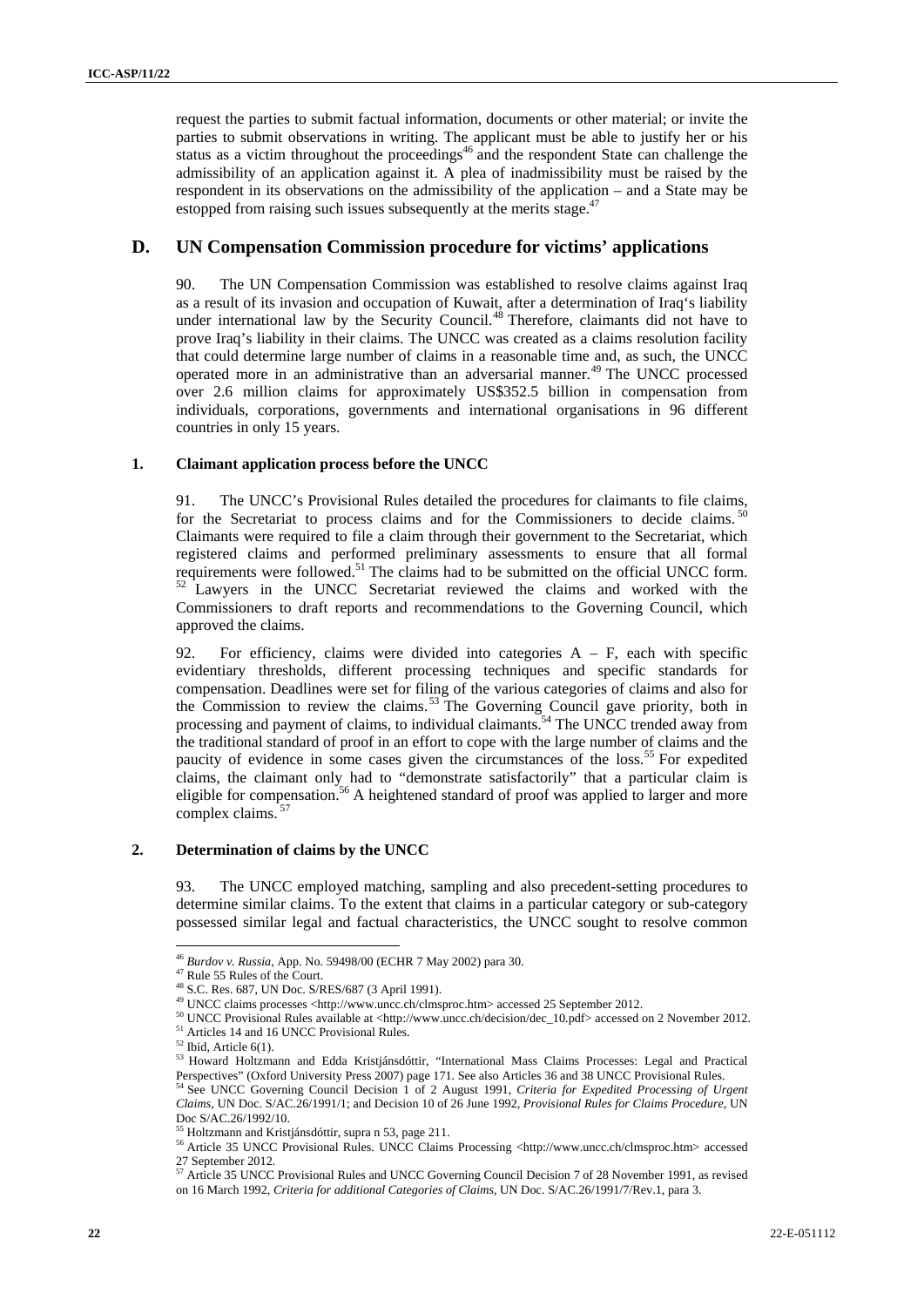issues and develop standard valuation methods of such claims.<sup>58</sup> Once the legal and factual precedents were established, the Commissioners applied them to their review of subsequent claims, thus limiting their work to the verification and valuation of the claims and the calculation of allowable compensation.<sup>59</sup> Large or complex cases (ie those in category  $D -$ F) could, however, receive detailed review as appropriate.<sup>60</sup>

#### **3. Comment on claims before the UNCC**

94. While not a party to the proceedings, Iraq was given an opportunity to express its views. As per Article 16 of the Rules, claims undergoing formal review were included in quarterly reports that noted factual and legal issues raised by the claims. The reports were available to the Government of Iraq and to all Governments and international organisations that had filed claims, with an invitation to submit additional information and views they may have on the issues raised. The information submitted was subsequently taken into consideration by the Commissioners.<sup>61</sup> Pursuant to Article 36, Commissioners could also invite the claimants and Iraq to present views in oral proceedings, however oral hearings were rare.<sup>62</sup> There was no right to appeal or seek a review on procedural, substantive or other grounds.<sup>63</sup>

## **E. International Organization for Migration procedure for victims' applications**

95. Two mass claims processes for Holocaust survivors and other Nazi victims, the German Forced Labour Compensation Programme including the Property Claims Commission ('GFLCP'), and the Holocaust Victim Assets Programme ('HVAP') were operated as independent projects within the IOM. The GFLCP was co-funded by the German Government and industry, and the HVAP was funded through a Swiss Banks Settlement Fund in connection with the settlement of a US class action law suit.<sup>64</sup>

#### **1. Claimant process before the IOM**

96. The IOM used standard claim forms covering the various categories of claims. The forms contained information that could easily be entered into a database for processing. Deadlines were set for claims relating to both Programmes.<sup>65</sup> All claims were processed and decided by members of the Secretariat. Claimants did not have to establish liability for their claim to be approved. In the case of the GFLCP, the Secretariate's recommendations were sent to the German Foundation for approval and for HVAP, to the US supervising Court.66 Claim review and recommendations at both GFLCP and HVAP was coordinated by Secretariat legal staff and each category of claims was handled by a team of processors. For example, the claims processors reviewed the claim forms and the accompanying evidence, entered the information into a database, created an electronic profile for each claim indicating whether basic showings of slave or forced labour were made according to the criteria.<sup>67</sup>

<sup>&</sup>lt;sup>58</sup> Article 38(a) UNCC Provisional Rules.<br><sup>59</sup> UNCC Claims Processing <http://www.uncc.ch/clmsproc.htm> accessed 27 September 2012.

<sup>&</sup>lt;sup>60</sup> Article 38(d) UNCC Provisional Rules, and Linda Taylor, 'The United Nations Compensation Commission', in C Ferstman, M Goetz and A Stephens (eds.), *Reparations for victims of genocide, war crimes and crimes against*  humanity: Systems in place in systems in the making (Martinus Nijhoff Publishers 2009) page 207.<br><sup>61</sup> UNCC Claims Processing <http://www.uncc.ch/clmsproc.htm> accessed 27 September 2012.<br><sup>62</sup> See UN SC, UNCC Governing Cou

*the Governing Council of the United Nations Compensation Commission at its 101st meeting, held on 7 December 2000 at Geneva, S/AC.26/Dec.114, 7 December 2000.* 

<sup>&</sup>lt;sup>63</sup> Article 40(4) UNCC Provisional Rules. Correction of clerical errors could be made under Article 41.<br><sup>64</sup> For more information see  $\leq$ swissbankclaims.com> accessed 24 October 2012.<br><sup>65</sup> Holtzmann and Kristjánsdóttir

 $67$  Ibid, page 323.